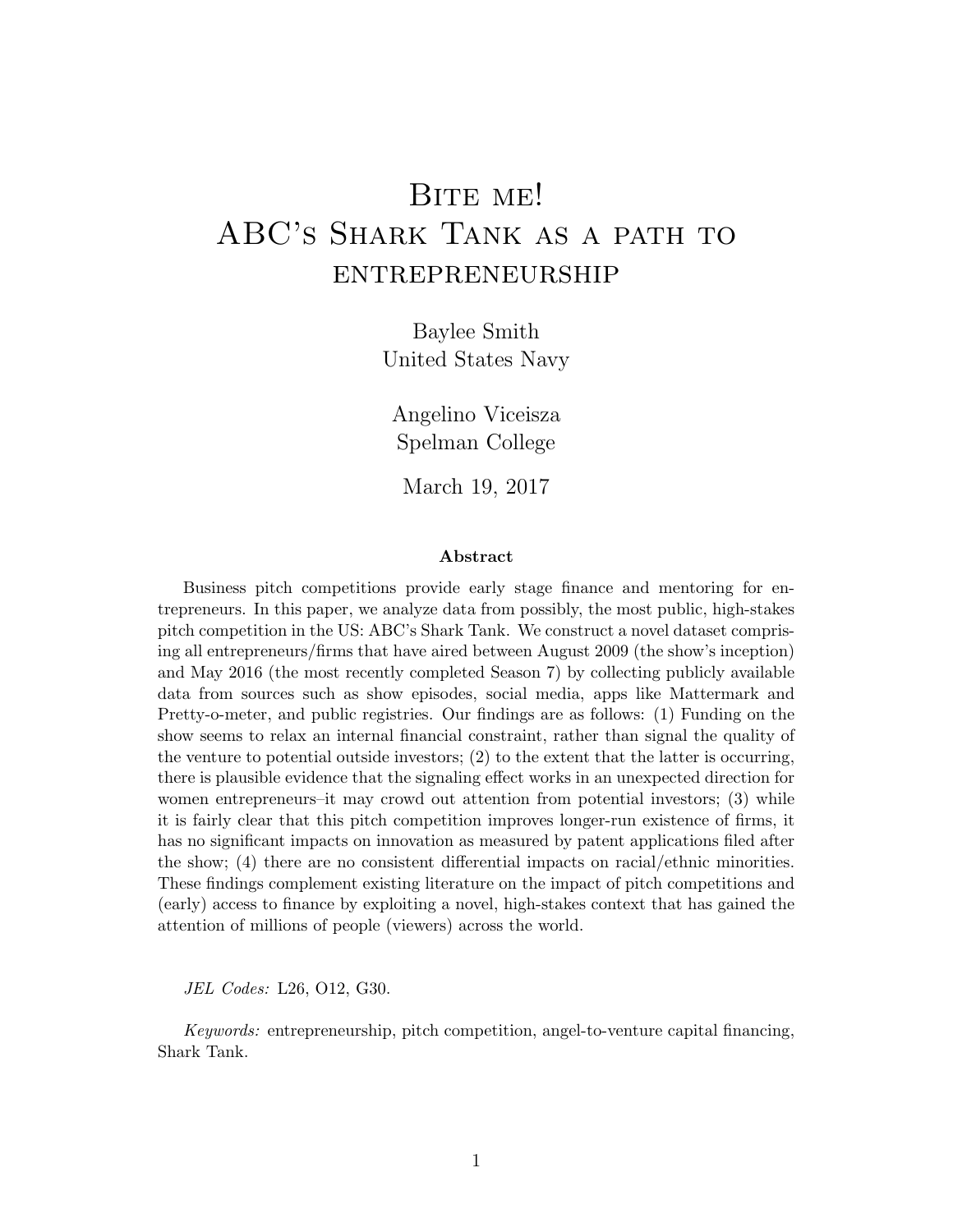## <span id="page-1-4"></span>1 Introduction

Entrepreneurship and innovation (E&I) are important for economic growth, and finance is an important element for enabling E&I (see for example [Holtz-Eakin et al.,](#page-16-0) [1994;](#page-16-0) [Carpenter](#page-15-0) [and Petersen,](#page-15-0) [2002;](#page-15-0) [Clementi and Hopenhayn,](#page-15-1) [2006;](#page-15-1) [Lofstrom et al.,](#page-16-1) [2014,](#page-16-1) and the references within).<sup>[1](#page-1-0)</sup> Pitch competitions are among a variety of approaches to providing finance; others (potentially overlapping) include venture capital, angel investment, incubators, and accelerators. To date, evidence from pitch competitions suggests that they (1) help entrepreneurs learn, thus increasing their likelihood of success [\(Howell,](#page-16-2) [2016;](#page-16-2) [Robb and Yu,](#page-16-3) [2016\)](#page-16-3) and (2) enable firms to buy more capital and hire more workers, with little impacts on business practices, networking, or mentoring [\(McKenzie,](#page-16-4) [2016\)](#page-16-4).[2](#page-1-1) Despite such evidence, it remains unclear whether pitch competitions are valuable because they lower financial barriers for winners or provide a signal of quality. Moreover, their impacts on women and minority owned businesses have not been widely studied.[3](#page-1-2)

This paper attempts to fill these gaps in the literature by studying a unique and novel context–the reality TV show Shark Tank (<http://abc.go.com/shows/shark-tank>) which airs Fridays at 9 PM on ABC. Shark Tank is a pitch competition couched in a TV show that first aired on August 9, 2009. It is a derivative of other shows such as Tigers of Money (which first aired in Japan in 2001) and Dragon's Den (which first aired in the United Kingdom in 2005). The show's premise is one where entrepreneur-contestants pitch to a panel of five judges (also known as "sharks") who potentially make competing offers. It is a useful context to study the abovementioned issues because it is a prime example of a high-stakes pitch competition. In addition, while the show is edited, it airs nationwide, thus making quite some details of the entrepreneur-contestant, the pitch, and the bargaining process (specifically those that are crucial to the funding decision) widely observable to the general public, including potential outside investors.

Given Shark Tank's internal data are not available to the public, we construct a novel dataset comprising all entrepreneur-contestants/firms that have aired on the show from Season 1 to Season 7 ( $N = 603$ ).<sup>[4](#page-1-3)</sup> We collect/create a relatively wide range of variables by combining publicly available data from sources such as (1) show episodes, (2) the Shark Tank wikipedia page and blog, (3) social media such as Facebook and LinkedIn, (4) YouTube, (5) firm websites and related traffic (analytics) statistics, (6) Amazon, (7) apps such as Mattermark and Pretty-o-meter, (8) the Securities and Exchange Commission (SEC) company filings database (EDGAR), (9) the United States Patent and Trade Office (USPTO), and (10) state company registries. Using three post-show outcomes–existence one year after, existence between Fall 2015 and Fall 2016, and patent applications–we seek to assess the impact of getting an intention-to-fund  $(ITF)$ . Since the deal made on the show is a "good-faith" offer that starts a proper due diligence process, we maintain this term throughout.

<span id="page-1-0"></span><sup>&</sup>lt;sup>1</sup>An exception is [Hurst and Lusardi](#page-16-5) [\(2004\)](#page-16-5) who find entry into entrepreneurship to be unrelated to wealth over most of the wealth distribution.

<span id="page-1-1"></span><sup>2</sup>A related strand of literature explores determinants of successful pitches (e.g. [Milovac and Sanchez-Burks,](#page-16-6) [2014;](#page-16-6) [Wood Brooks et al.,](#page-16-7) [2014;](#page-16-7) [Poczter and Shapsis,](#page-16-8) [2016\)](#page-16-8).

<span id="page-1-2"></span><sup>&</sup>lt;sup>3</sup>For related literature on minority entrepreneurship more broadly, see for example [Fairlie and Robb](#page-16-9) [\(2007\)](#page-16-9), [Bates and Bradford](#page-15-2) [\(2008\)](#page-15-2), [Chatterji and Seamans](#page-15-3) [\(2012\)](#page-15-3) and the references within.

<span id="page-1-3"></span><sup>4</sup>The show is currently airing Season 8 and holding auditions for Season 9.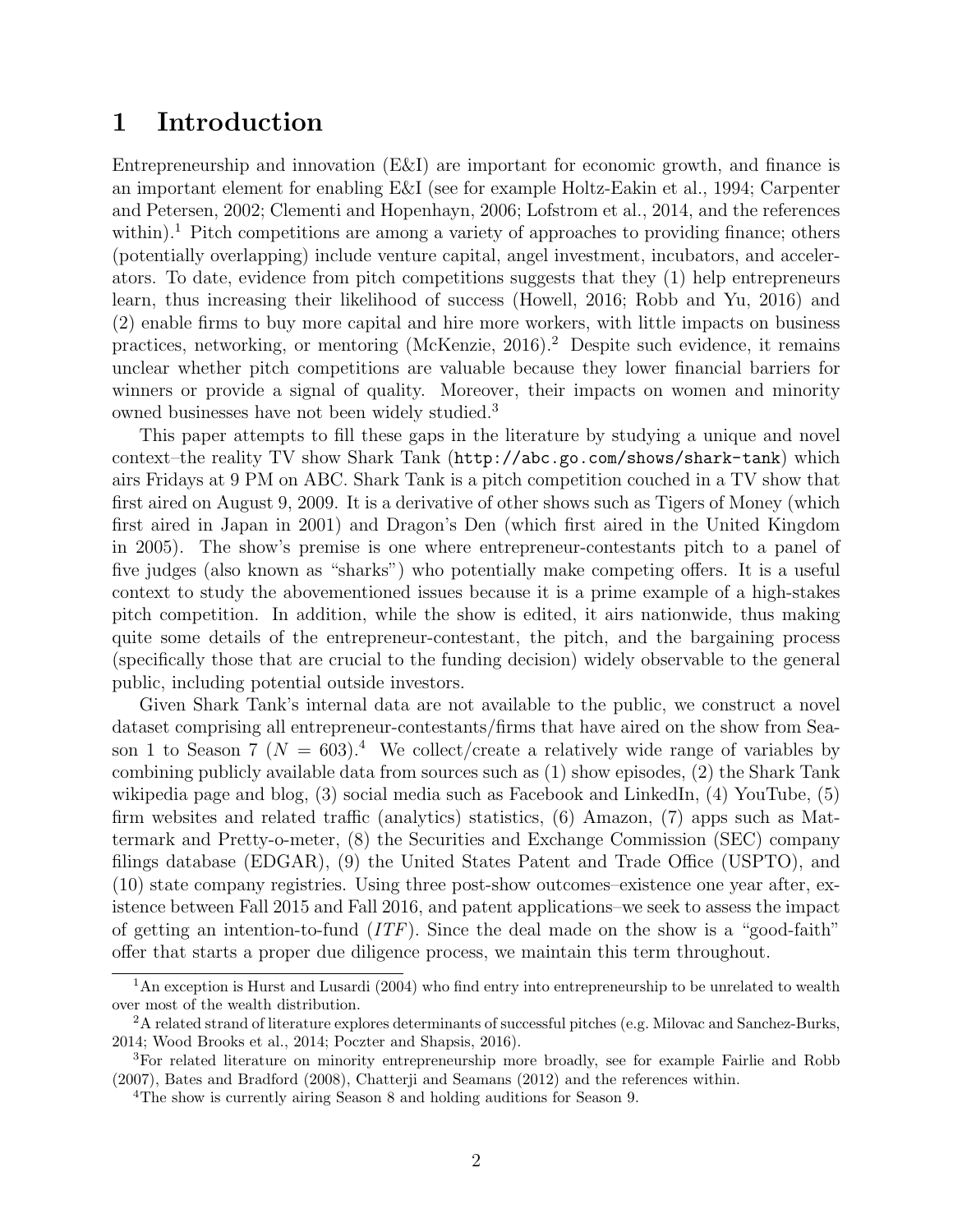Our findings are as follows. First, a dummy for receiving an intention-to-fund on the show seems to correlate with post-Shark Tank existence in the short run, but not necessarily in the longer run. On the other hand, the amount associated with this good-faith deal (intention-tofund) is significantly correlated with existence in both the short and the longer run. Further exploration of this effect using a variety of proxies for "finance" versus "quality" suggests that on average the intention-to-fund mainly relaxes a financial constraint. In fact, our findings allude to the fact that different sources of financing (in particular, prior self-investment and the intention-to-fund) are complementary. This is consistent with for example [Cooper et al.](#page-15-4) [\(1994,](#page-15-4) who find that firm survival and growth are constrained by initial financial capital), [Carpenter and Petersen](#page-15-0) [\(2002,](#page-15-0) who find that the growth of small firms is constrained by internal finance) and [Lofstrom et al.](#page-16-1) [\(2014,](#page-16-1) who find that wealth levels predict entry into high-barrier industries).

Second, entrepreneur-contestant teams that have a greater proportion of women and receive a greater number of offers during the negotiation process are less likely to exist in the longer run (relative to teams with a comparable proportion of men and offers). Since we take the number of offers to be a proxy for "quality", we try to further understand the underlying mechanism. There is plausible evidence that outside investors who observe women doing better on the show (i.e. receiving more offers) are less likely to approach them relative to their male counterparts. This in turn could lead to such firms being less likely to exist in the longer run. There are of course other mechanisms that could be at play; however, our findings cannot rule out that doing better on the show may crowd out other potential investors. This mechanism is somewhat consistent with [Poczter and Shapsis](#page-16-8) [\(2016\)](#page-16-8) who also exploit the Shark Tank context, but to explore the determinants of success rates in financing. They find that women receive lower valuations and less capital relative to men and that this is partly because they initially ask for less. We of course exploit this same context to explore the impact mechanisms that ensue from receiving an intention-to-fund and as such, collect variables from a broader range of sources, including post-Shark Tank measures.

Finally, we find no robust heterogenous impacts with regard to race/ethnicity, which could be due to the small number of observations. Also, when we run the same analyses on post-Shark Tank patent applications, we find no significant impacts across the board.

Our findings have three policy implications. First, Shark Tank as a pitch competition mainly functions as an avenue towards complementary funding. Based on our data, it does not seem that this high-profile competition acts as a quality signal to other potential investors. Second, if at all, the signaling effect works in an unexpected direction for women entrepreneurs. So, to the extent that female contestants enter the tank in the hopes of reaching alternative sources of funding, they may need to be cautious. Finally, while this pitch competition has fairly clear implications for longer-run existence, it has no significant impacts on innovation (as measured by post-Shark Tank patent applications). This could very well be due to the fact that a substantial proportion of contestants already start with (provisional) patent applications.

The remainder of the paper proceeds as follows. Section [2](#page-3-0) discusses some context and what is publicly known about the Shark Tank process. Section [3](#page-5-0) explains the empirical strategy, some hypotheses, and data. Section [4](#page-9-0) covers the main results. Finally, Section [5](#page-14-0) concludes.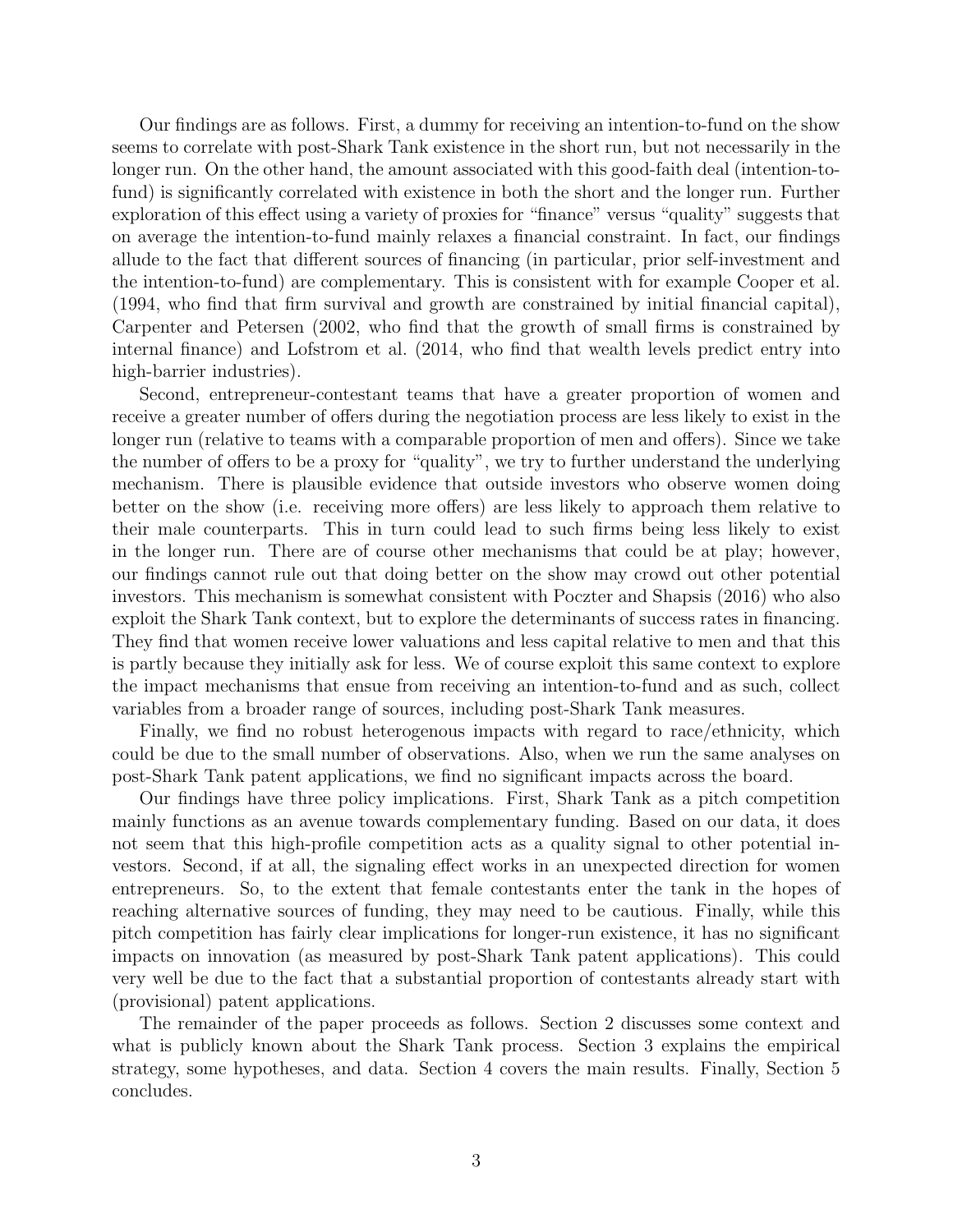## <span id="page-3-0"></span>2 Shark Tank as a pitch competition

Details about Shark Tank's internal, behind-the-scenes process are restricted; as such, this section is mainly based on anecdotal evidence from shark interviews (with outlets such as Inc., [Business Insider,](http://www.businessinsider.com) and [Entrepreneur Magazine\)](https://www.entrepreneur.com/magazine) and facts observed during show episodes. Some of these details are relevant for how we analyze the data, so we return to them in Section [3.1.](#page-5-1)

Since its initial airing in 2009, Shark Tank has been quite popular. The show has counted an average of 6.72 million viewers in the US per season with a low of 4.81 in Season 1 and a high of 9.13 in Season 6. It is the most watched program on Friday nights in the 18- to 49 year-old demographic.[5](#page-3-1) Shark Tank has also seen a steady number of applications/auditions via open casting calls organized by the show's producers at venues such as universities, incubators, co-working spaces, and hotels. According to [Inc. Magazine,](http://www.inc.com) of the 45,000 people who applied to be on the show in 2014, less than one percent got the opportunity to pitch, making Shark Tank more selective than most elite US universities and their associated competitions.

By and large, the process leading up to and pitching on Shark Tank is as follows:

- 1. Hundreds of entrepreneurs complete an application (see <https://goo.gl/HojVyC>) and show up to give a brief pitch to members of the crew during the open casting calls announced at <https://goo.gl/rkXAF4>. The producers also recruit firms by monitoring crowdfunding sites like Kickstarter and attending trade shows. They keep favorites in mind as they narrow down the list for a particular season.
- 2. An entire season is shot in 15-17 days during the Summer to Fall. The sharks fly into Los Angeles several times and shoot marathon days in which approximately 20 entrepreneur-contestants pitch. Later, the segments are mixed and matched over multiple episodes; each of which lasts an hour and contains six pitches. Given episodes air anywhere from late August to mid May, there could be a time lag of a few weeks to nine months between production and airing.
- 3. The pitch/negotiation process goes from 30 minutes for bad ideas to 2.5 hours for others. A typical pitch lasts an hour, but is edited down to ten minutes to fit the episode. Everything that is aired is true; none of it is re-taped. However, the footage editors take out "unsexy" material such as the "nitty gritty" details on finances. Despite this, all elements that are crucial to the outcome (intention-to-fund) are included in the aired episode.
- 4. Entrepreneur-contestants face a panel of five judges that have been fairly stable over time, comprising three to four men (one of whom is African American) and one to two women. The sharks do not know the entrepreneur-contestants or products before they enter "the tank" such that the viewers learn about the firms along with them. A pitch consists of an introduction of the entrepreneur(s) and the concept/idea followed by an initial ask (amount and percent stake) and a negotiation process including questions

<span id="page-3-1"></span><sup>&</sup>lt;sup>5</sup>The show's media impacts on entrepreneurship/innovation is the topic of a different paper by [Robinson](#page-16-10) [and Viceisza](#page-16-10) [\(2017\)](#page-16-10), along the lines of the literature reviewed by [DellaVigna and La Ferrara](#page-15-5) [\(2015\)](#page-15-5).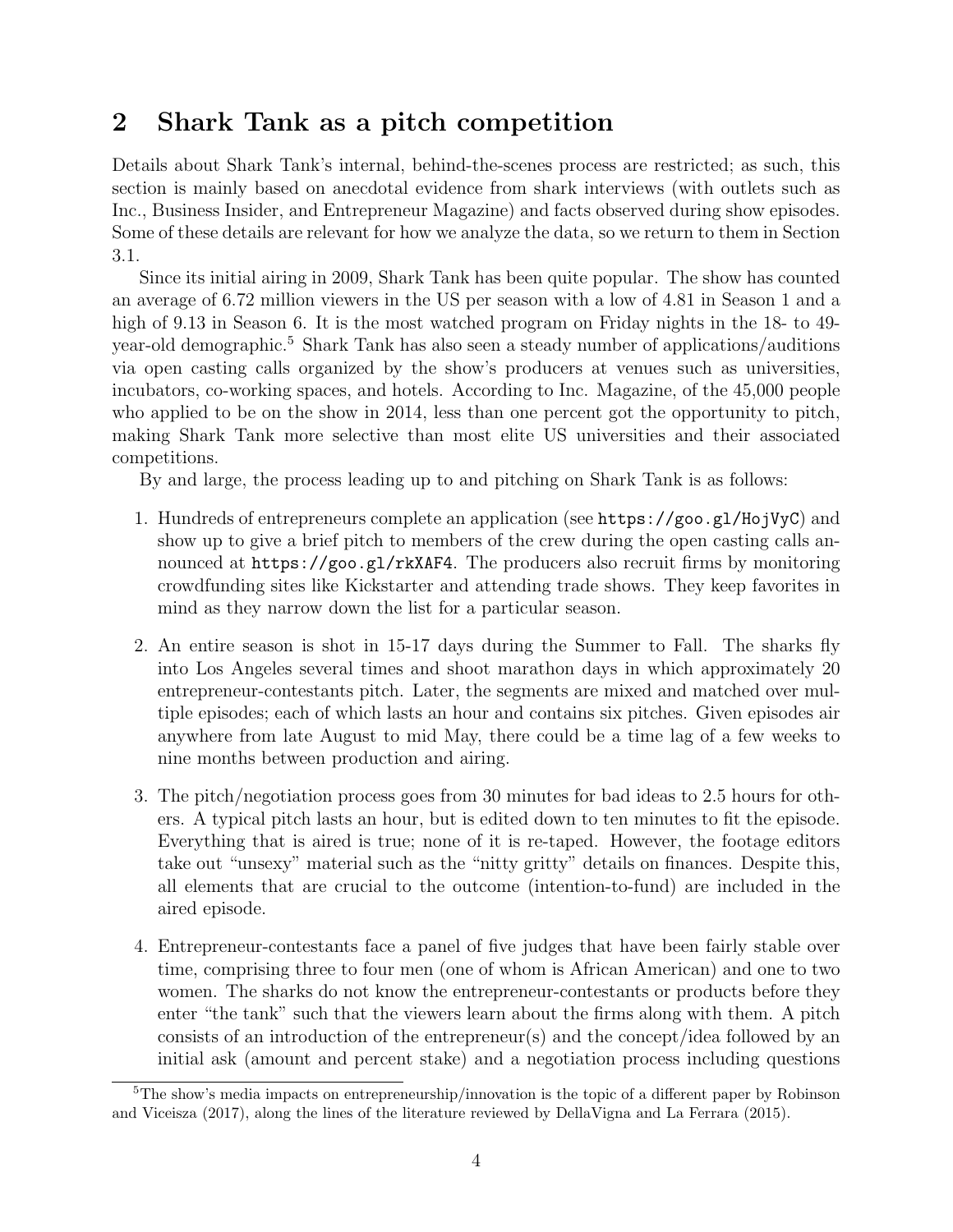and answers. The latter is intended to be a grilling session; hence the name "Shark Tank", since the judges–like sharks–are 'out for blood'.

- 5. During the negotiation process, interested sharks may compete for entrepreneur-contestants/firms or make joint offers. They may also retract offers at any given point if they are no longer interested. On the flip side, entrepreneur-contestants may pit sharks against each other or decline offers at any given time. The median number of offers and sharks making such offers is one, at a median valuation of \$120,000 based on the authors' calculations.[6](#page-4-0)
- 6. Entrepreneur-contestants are restricted from revealing any information about the end result after pitching on the show. Failure to do so is likely to lead to lawsuits.
- 7. Prior to 2013, Shark Tank (the producers) would get a percentage of the entrepreneurcontestant's business  $(5\%)$  or profits  $(2\%)$  forever in the future even if no deal was made. In 2013, Mark Cuban pushed for this clause to be removed, as it impacted the types of entrepreneurs who would audition for the show.
- 8. 60 to 80% of the deals made on the show actually lead to funding. The "handshake" after a deal is a "good faith" agreement that initiates a due diligence process. If everything checks out, the sharks see if the entrepreneur-contestants are still interested. So, the funding decision made on the show is an intention-to-fund.
- 9. About 20% of the pitches are not aired. The producers decide if there is enough "drama" in the unsuccessful pitches to warrant air time.
- 10. Sharks pitch "update" segments for future airing on the show based on the entrepreneurcontestants/firms they have decided to fund.

The above considered, it is clear that the Shark Tank pitching process is comparable to but also different from day-to-day competitions such as those discussed by [Howell](#page-16-2) [\(2016\)](#page-16-2). So, the pool of entrepreneurs under consideration is likely to be selected and we do not claim to report findings that are representative of pitch competitions across the US. Instead, we see the Shark Tank forum as a special case of a high-stakes pitch competition and this study seeks to tell a somewhat internally valid story on the impacts of funding in this context and the mechanisms by which these occur. We use data from all 603 pitches that aired between August 9, 2009 and May 20, 2016 across the first seven seasons and 151 episodes of Shark Tank.

<span id="page-4-0"></span> $6$ At the entrepreneur-contestant/firm level, this number is calculated by dividing the final amount offered/agreed to by the percent stake in the business. If no offer was made, this number takes the value zero. There are a few instances where the sharks ask for something that is different from a percent stake, e.g. \$1 per unit sold. In such instances, we guesstimate the typical/average price for the unit of product under consideration and calculate the percent stake as the per-unit amount requested divided by the per-unit average price. Additional details are available in the Stata do file upon request.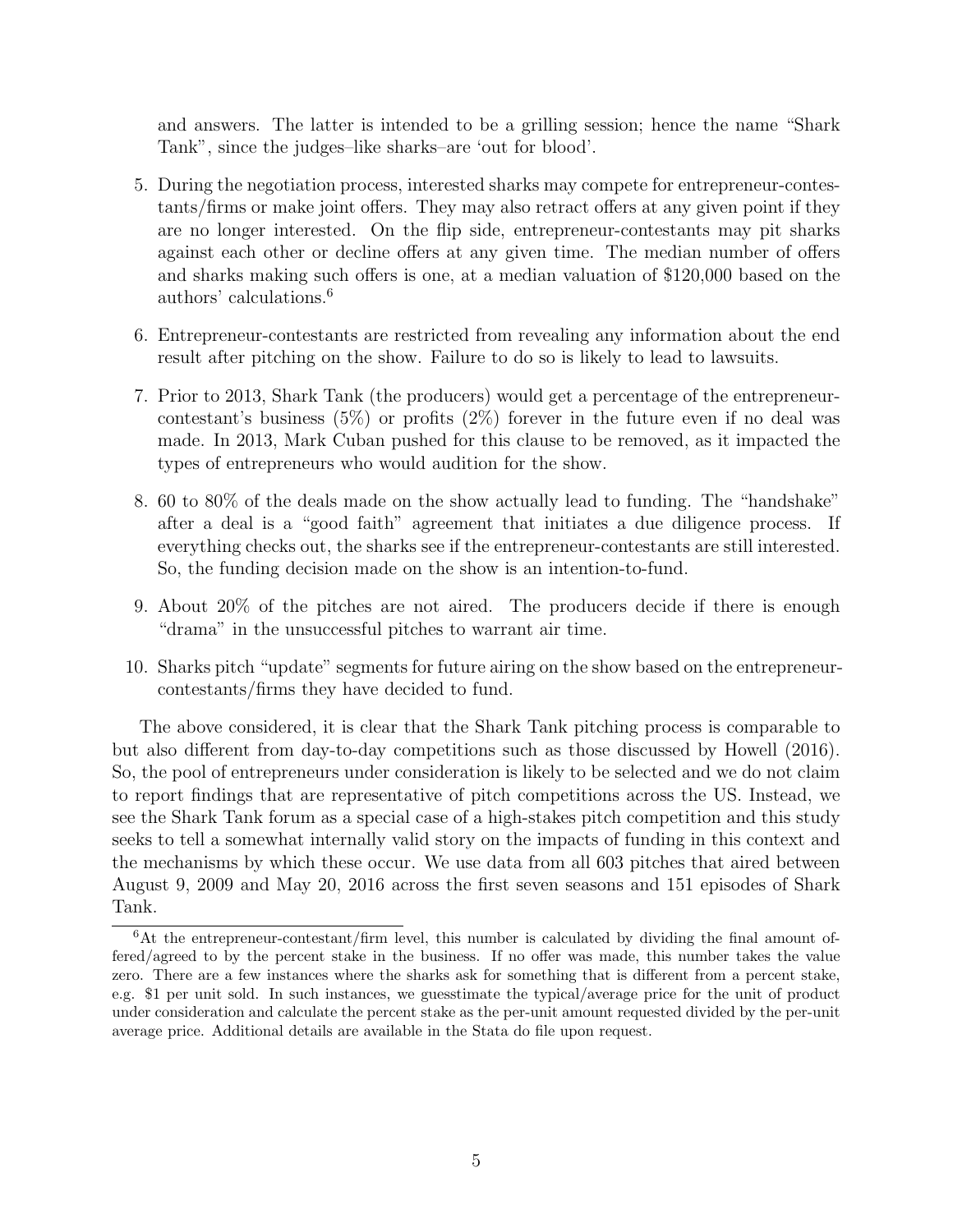## <span id="page-5-0"></span>3 Study design

#### <span id="page-5-1"></span>3.1 Baseline empirical strategy

Our aim is to identify the impact of an intention-to-fund on three post-Shark Tank outcomes– existence one year after airing, existence between Fall 2015 and Fall 2016 and patent applications–using all pitches/entrepreneur-contestants/firms that have aired on the show from its initiation through May 2016. Given the context described in Section [2](#page-3-0) and the fact that we do not have access to Shark Tank's internal data, particularly its selection criteria, a simple regression of the above outcomes on intention-to-fund is likely to suffer from selection on unobservables. While intention-to-fund would have ideally been randomly assigned for purposes of establishing causality, this was obviously not done since Shark Tank is a real-life competition couched in a TV show. So, our empirical strategy seeks to address the main threats to internal validity.

First, producers select which pitches should air and clearly do so not just based on the quality of the venture. They also care about the potential for good TV, since ratings drive the longevity of the show. In other words, the show needs some entrepreneur-contestants/firms to be guaranteed to fail (i.e. have  $ITF=0$ ) and since sharks know nothing about the concepts prior to seeing them in the tank, producers will include some "doozies". For example, one of the sharks–Mark Cuban–has indicated that he 'loves the scams' or the people who 'do it just for the PR' (Business Insider, 2014, <https://goo.gl/jDx6Tg>).

To mitigate concerns that this form of selection crowds in entrepreneur-contestants that were unlikely to get funded regardless of the pitch, we create a "bad idea" variable that takes the value one if the concept is particularly ridiculous and was clearly allowed to air for show appeal.<sup>[7](#page-5-2)</sup> We then drop those firms from the sample, which leaves us with  $584$ pitches. Recalling from Section [2](#page-3-0) that 20% of the unsuccessful pitches that were filmed are not aired to begin with (due to lack of show appeal), we believe that these two types of dropped/unobserved pitches make the (remaining) sample of entrepreneur-contestants/firms under consideration more homogeneous from the standpoint of their a priori likelihood of getting an intention-to-fund.

Second, as indicated in Section [2,](#page-3-0) the show's footage editors take out detailed discussions on finances. For example, sharks have revealed in interviews that "... some negotiations can go on for an hour or much longer, but the key moments are edited into palatable acts for television. Everything you see is true, none of it is re-taped, and the elements that are crucial to the outcome are included. But rather than drowning viewers in ... long minutes of going over sales numbers and distribution plans that don't amount to much, the editors compress events." This, at least anecdotally, suggests that the most relevant determinants from the standpoint of intention-to-fund are included in the aired segment.

To mitigate concerns that some important characteristics that help determine the intention-to-fund are observed by the sharks, but not by us, we rely on the following strategy.

<span id="page-5-2"></span><sup>7</sup>This variable was coded manually by research assistants who were instructed to carefully watch the episode/pitch and identify ridiculous ideas. Given such ideas were unlikely to be funded, they first filtered through the pitches that had not received an intention-to-fund. They subsequently worked their way through the remaining pitches. Their coding was further corroborated with keywords/phrases expressed on the Shark Tank blog, which typically summarizes highlights and public opinion regarding each episode/pitch.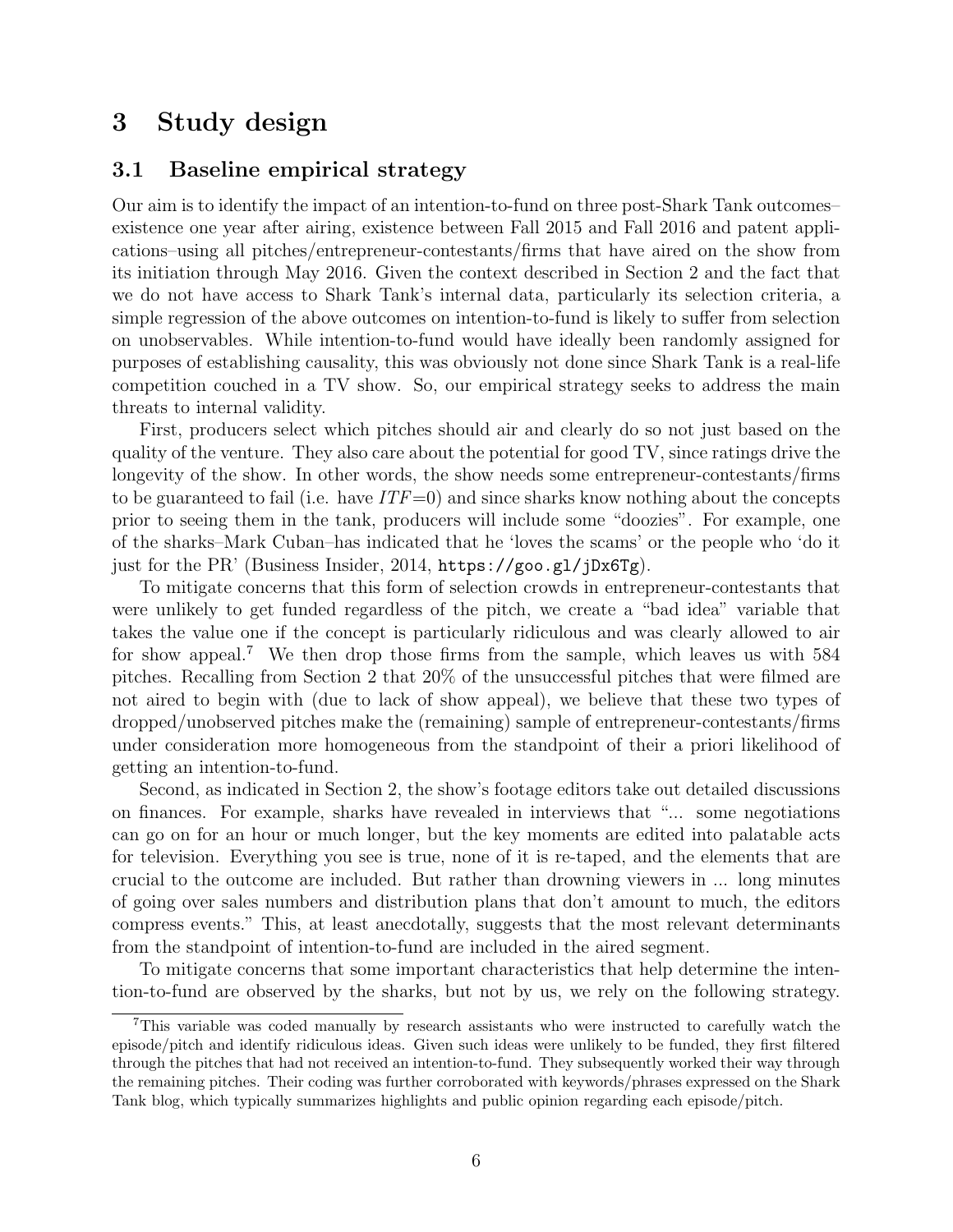<span id="page-6-0"></span>

Consider the timeline in Figure [1.](#page-6-0) Any given entrepreneur-contestant/firm is observed by us during an aired episode, which is also when we learn the main "treatment" variable, ITF. However, prior to being observed by us, a firm is founded and pitches in the tank. If the intention-to-fund were randomized, we would expect entrepreneur-contestants/firms to be similar on pre-Shark Tank characteristics  $Z_1$ . Of course, the intention-to-fund is not randomized and accordingly, a potential concern is that the sharks observe some part of  $Z_1$ that we do not and use that in making funding decisions. So, we (1) create as many  $Z_1$ variables as possible from a wide range of data sources (see Section [3.3\)](#page-7-0) and (2) test whether those are on average similar across the intention-to-fund. If entrepreneur-contestants/firms are indeed comparable on  $Z_1$  variables observed by us, we feel that any impacts of intention-to-fund are less likely to be due to selection on unobservables.<sup>[8](#page-6-1)</sup>

So, the above considered, our empirical strategy relies on (variants of) the following estimating equation:

<span id="page-6-3"></span>
$$
Y = \beta_0 + \beta_{ITF} * ITF + \beta_{Z_1} * Z_1 + \delta_I + \delta_S + \delta_E + \varepsilon,
$$
\n(1)

where  $Y$  is a dummy for existence one year after airing (to reduce post-airing confounding factors) or a dummy for existence between Fall 2015 and Fall 2016 or a dummy for filing a post-Shark Tank patent application (depending on the specification); ITF is a dummy for receiving/agreeing to a final intention-to-fund on the show;  $Z_1$  is a set of pre-Shark Tank characteristics that are on average significantly different across ITF (these are intended to control for observable differences across those who get an intention-to-fund or not);  $\delta_I$ ,  $\delta_S$ ,  $\delta_E$  are industry, season, and episode fixed effects respectively; and  $\varepsilon$  is a robust error term clustered at the episode level.[9](#page-6-2)

We first estimate this equation as a linear probability model (LPM). Under the assumption that the  $Z_1$  controls capture any remaining selection on unobservables,  $\hat{\beta}_{ITF}$  should be a reasonable estimate for the true impact of receiving funding on the show. For robustness purposes, we extend the analysis by also estimating this effect via nearest neighbor matching (NNM) along the lines of [Abadie and Imbens](#page-15-6) [\(2006\)](#page-15-6) and [Abadie and Imbens](#page-15-7) [\(2011\)](#page-15-7). We match on the same set of  $Z_1$  variables that are controlled for in equation [1.](#page-6-3) The potential gain from this approach is that the matching algorithm finds a more comparable set of firms to act as a control group for those firms that received an intention-to-fund $(=1)$ .

<span id="page-6-2"></span><span id="page-6-1"></span><sup>8</sup>This approach is analogous to balancing (baseline equivalence) tests conducted in experimental contexts.

<sup>9</sup>While the pitches are mixed/matched across episodes during editing, we use this unit/level of clustering regardless, as we have no better information on cohort effects due to lack of internal show data. In addition, this should help take care of any effects post-airing as a result of viewership.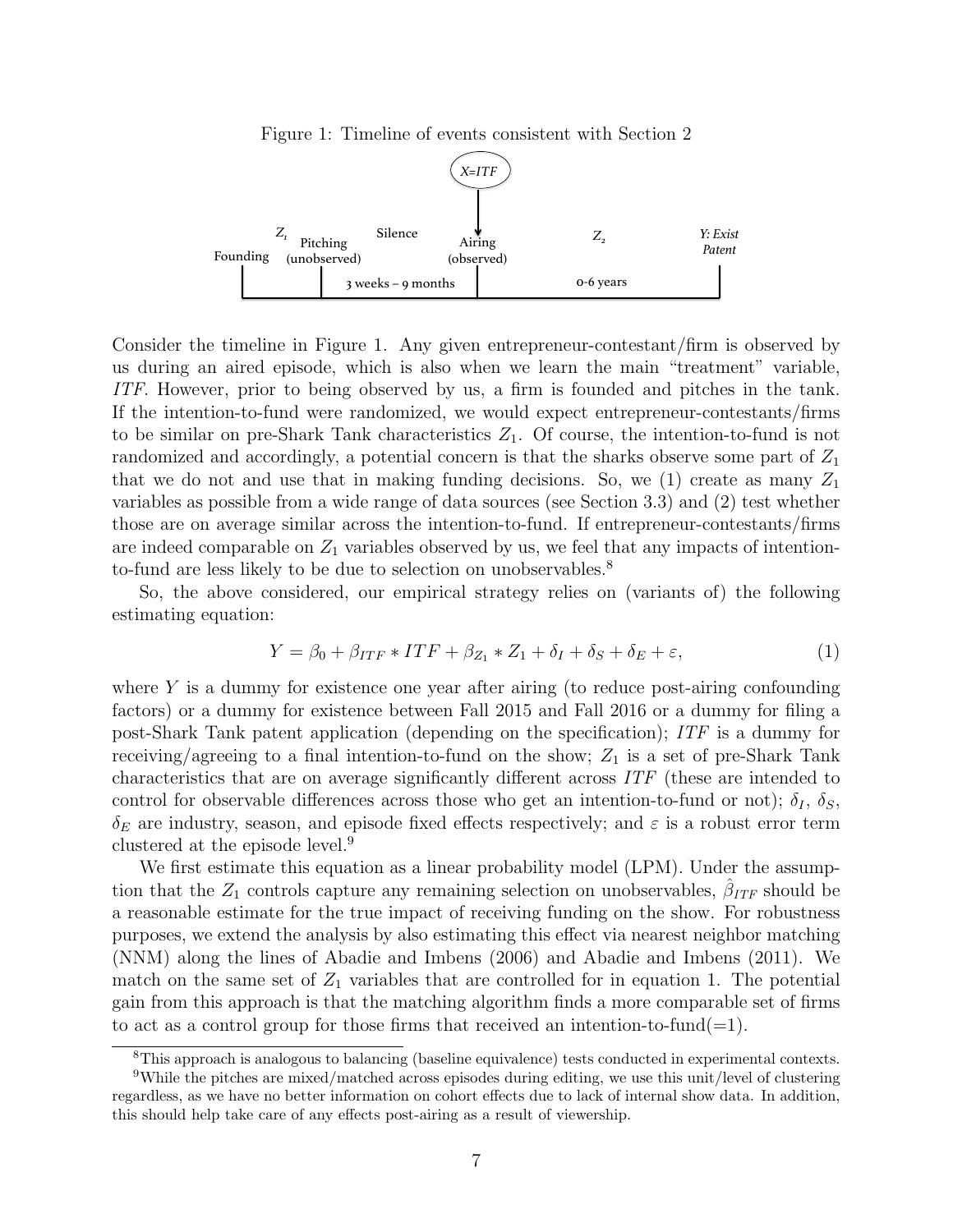#### 3.2 Hypotheses and mechanisms

As mentioned in Section [1,](#page-1-4) our aim is to assess the type of constraint that an intention-tofund  $(=1)$  relaxes. Regardless of the mechanism that is at play, however, we would expect  $\hat{\beta}_{ITF} \geq 0$ . If an intention-to-fund relaxes financial constraints (along the lines of [Holtz-Eakin](#page-16-0) [et al.,](#page-16-0) [1994;](#page-16-0) [Carpenter and Petersen,](#page-15-0) [2002;](#page-15-0) [Clementi and Hopenhayn,](#page-15-1) [2006;](#page-15-1) [Lofstrom et al.,](#page-16-1) [2014,](#page-16-1) and the references within), it is expected that such firms are (weakly) more likely to exist or apply for patents after Shark Tank. On the other hand, if an intention-to-fund serves as a signal of quality, entrepreneur-contestants/firms who receive an intention-to-fund are also expected to receive greater attention, thus leading to a (weakly) greater likelihood of existence or patent applications. So, the aim of this section (and the remainder of our analysis) is to better pin down the mechanisms that are at play.

In so doing, we rely on an expanded version of equation [1:](#page-6-3)

<span id="page-7-1"></span>
$$
Y = \beta_0 + \beta_{ITF} * ITF + \beta_{Z_1} * Z_1 + \beta_X * X + \beta_{ITF*X} * ITF * X + \delta_I + \delta_S + \delta_E + \varepsilon,
$$
 (2)

where all is defined as before, except that we introduce an additional set of covariates X that act as proxies for the mechanisms that are at play. While we elaborate on the specific proxies in Section [4.3,](#page-11-0) it should be noted that X will include components of  $Z_1$  as well as post-Shark Tank characteristics  $Z_2$  (recall Figure [1\)](#page-6-0). Two immediate examples of X variables that were also mentioned in Section [1](#page-1-4) are the proportion of women and the proportion of racial/ethnic minorities on the pitching team. We estimate equation [2](#page-7-1) via LPM, since NNM only allows for a binary treatment variable.

#### <span id="page-7-0"></span>3.3 Data

Given we do not have internal show data, we combine publicly available data from a wide range of sources including (1) show episodes, (2) the Shark Tank wikipedia page and blog (primarily for cross-referencing), (3) social media such as Facebook and LinkedIn, (4) YouTube (e.g. views and likes at the pitch level), (5) firm websites and related traffic (analytics) statistics, (6) Amazon, (7) apps such as Mattermark (which seeks to track growth signals from all private tech, media and telecom companies) and Pretty-o-meter (which assesses beauty), (8) the Securities and Exchange Commission (SEC) company filings database (EDGAR) to distinguish between form D filings and initial public offerings, (9) the United States Patent and Trade Office (USPTO) for patent applications, and (10) company registries for the entrepreneur-contestant/firm's own state as well as the state of Delaware in particular, which [Guzman and Stern](#page-16-11)  $(2016)$  have found to be correlated with future success.<sup>[10](#page-7-2)</sup>

A complete list of variable definitions and sources is available from the authors upon request; however, below we highlight the most important variables for purposes of the analysis. The main outcome variables Y are defined as follows:

1. Exist: A firm is assumed to exist when pitching on Shark Tank and thus exists between founding and pitching. The firm's year of founding is gathered from a combination of

<span id="page-7-2"></span> $10$ We also find that an intention-to-fund is significantly correlated with being registered in Delaware; however, since we do not have accurate data on the time stamp of the registration, we do not exploit this further in the analysis.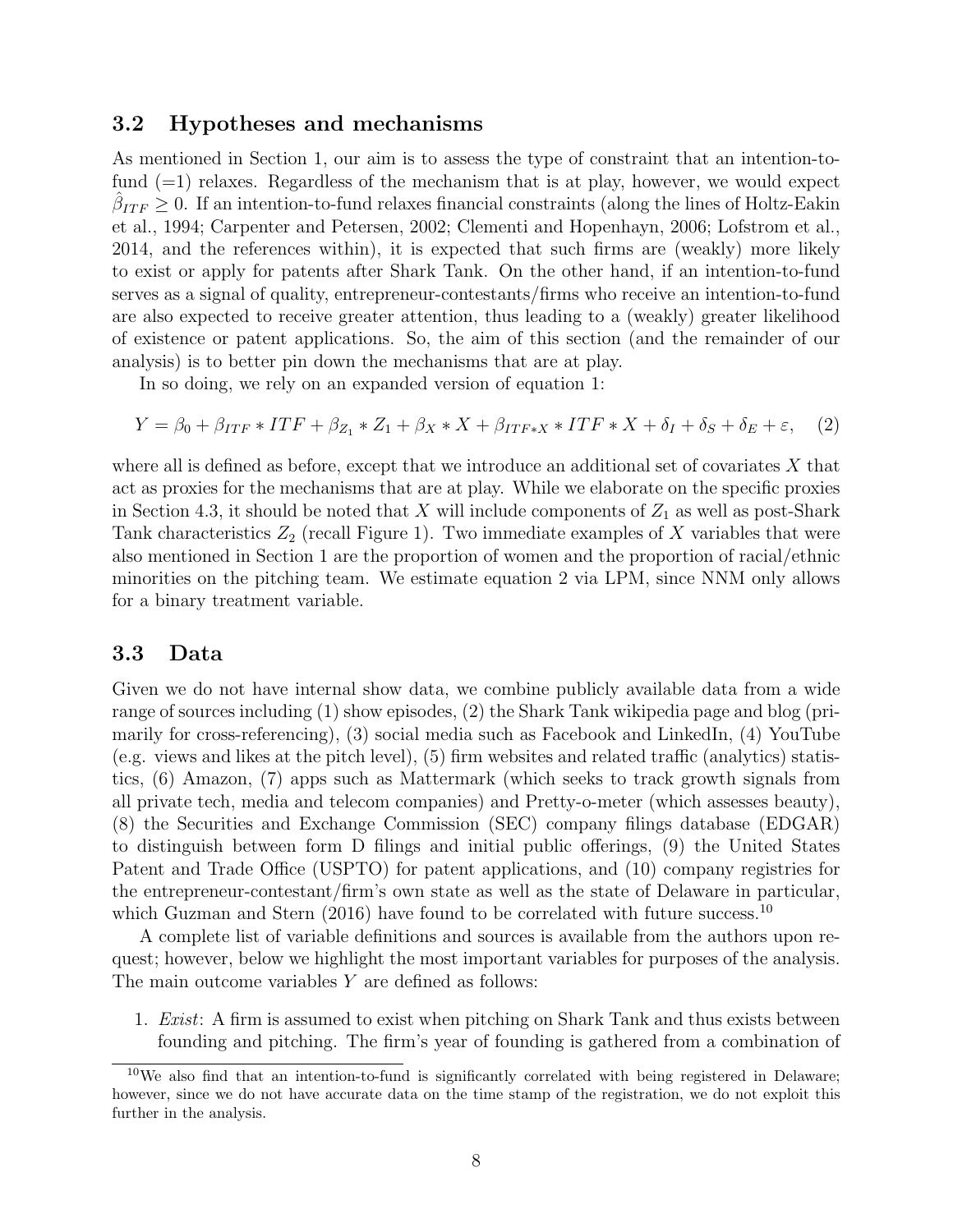cross-referenced sources including (1) Hoover, Onesource, or Dun and Bradstreet (if available); (2) the entrepreneurs' social media pages such as LinkedIn, Facebook, and twitter; (3) state registries (in particular Delaware); and (4) manual web scraping through brute-force google searches (e.g. leading to relevant articles).

Post-Shark Tank existence is verified through the above sources combined with (1) the Shark Tank blog; (2) the firm's website and social media activity; (3) the firm's/ product's representation on Amazon (as applicable); and (4) Mattermark (mm).

Exist1after takes the value 1 if the firm shows sign of life (according to the above cross-referenced sources) one year after airing on Shark Tank and 0 otherwise. Exist is the same except that the firm shows sign of life between Fall 2015 and Fall 2016.

2. Post-Shark Tank patent applications: Using publicly available data from USPTO, we track whether the product/concept(s) in question is associated with a related patent application and if so, for what time period. The time stamp is important, because Shark Tank inquires about patents upon application and one would expect several entrepreneur-contestants/firms pitching to have filed for a (provisional) patent. This variable takes the value 1 if a patent application exists and was filed after the firm aired on the show, and 0 otherwise.

The main explanatory and control variables are (others will be discussed as we progress through the analysis):

- 1. ITF: This variable takes the value 1 if the firm received a final intention-to-fund during the episode and 0 otherwise.
- 2. ITF amount: This variable is the total dollar amount agreed upon in the intentionto-fund divided by \$100,000. The scaling is applied such that the magnitudes of the coefficients can be interpreted with some economic significance. It takes the value 0 when *ITF* is 0.
- 3. # pitching: The total number of entrepreneurs pitching during the episode.
- 4. Attractiveness: This is an average rating obtained by feeding the entrepreneurs' pictures (typically, still images from the episode) to two different beauty-rating apps.
- 5. Showed MVP: This variable takes the value 1 if the entrepreneur showed a minimum viable product (MVP; physical proof of concept) during the episode and 0 otherwise.
- 6. Demonstration: This variables takes the value 1 if the former variable is 1 or if the pitch included some other type of demonstration/illustration without a minimum viable product. It is 0 otherwise.
- 7. Pre-Shark Tank Patent: Similarly to post-Shark Tank patent, this variable takes the value 1 if the patent was obtained prior to airing on Shark Tank and 0 otherwise.
- 8. YouTube popularity: This variable is the total number of views that a given pitch has received on YouTube to date divided by 10,000 such that some interpretation can be attached to the associated coefficient. It is intended to proxy for a relative measure of viewership in absence of pitch-level Nielsen ratings, which are not freely available.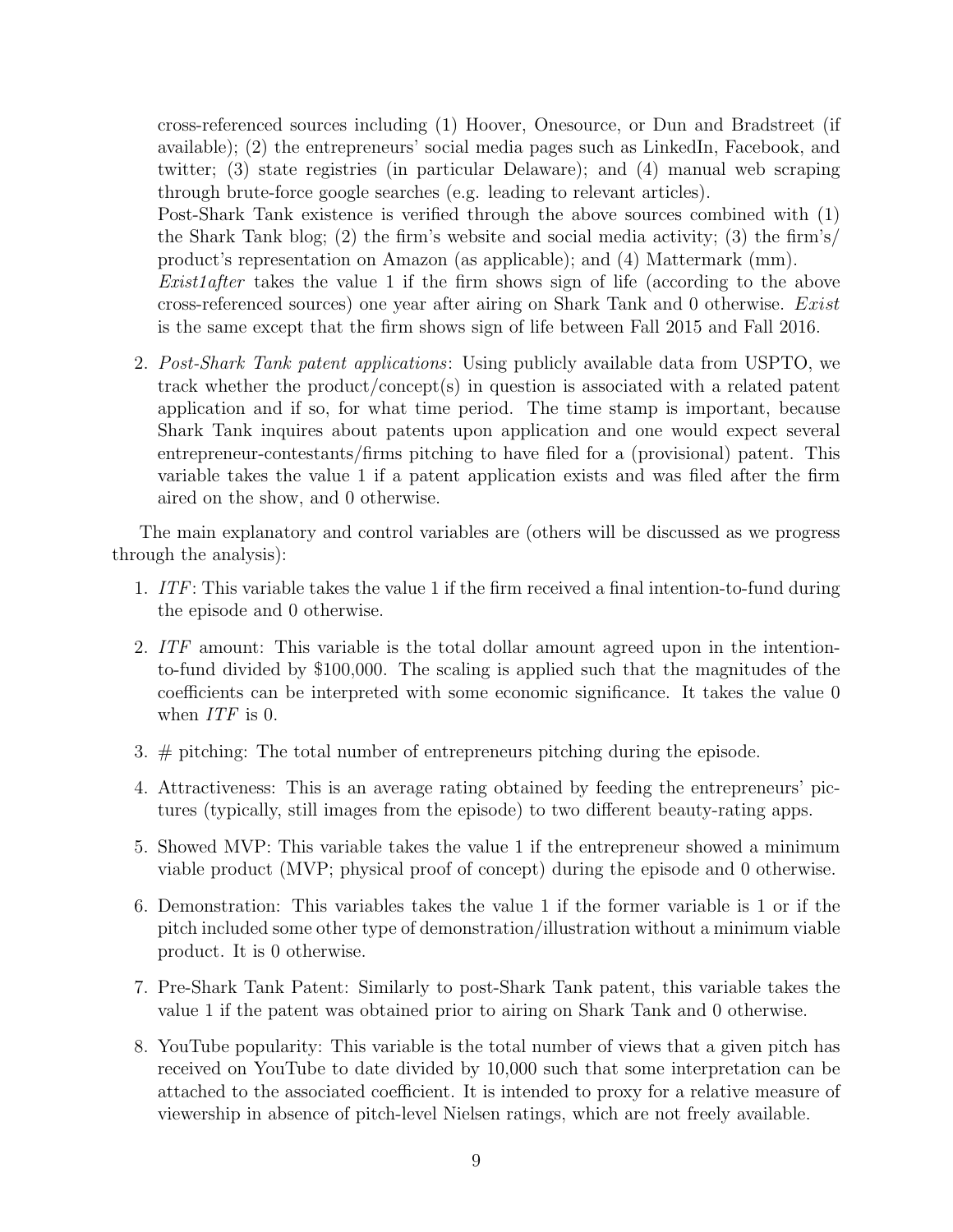9. Industry: Since we do not have predetermined NAICS codes, we created the following broad classifications: apparel, children, entertainment, food, health, home, services, technology, and other. The industry fixed effects are dummies for these categories.

Finally, since these firms are typically privately held, we do not have accurate financial information for them. When available, these data tend to be for one time period and/or noisy because they are self-reported during the episode. As such, we do not analyze financials.

### <span id="page-9-0"></span>4 Results

#### <span id="page-9-1"></span>4.1 Summary statistics and balancing on characteristics

We start with some basic summary statistics across several of the outcomes and covariates discussed previously (Table [1\)](#page-17-0). 93% of firms exist one year after airing on the show while 89% still exist between Fall 2015 and Fall 2016. 10% of ventures file for a patent post-Shark Tank while 8% enter the tank with a patent application. 55% of entrepreneur-contestants get an intention-to-fund and the average amount is around \$145,000. These intended deals emerge after an average of 1.43 total offers made by an average of 1.32 sharks. The average age of firms pitching on Shark Tank is 4.29 years. 95% of entrepreneur-contestants show a minimum viable product while on average 14% self-invest an average of \$41,733.05. Additional characteristics are included in Table [1.](#page-17-0)

Next, we turn to the balancing exercise discussed in Section [3.1.](#page-5-1) Table [2](#page-18-0) compares a wide range of pre-Shark Tank characteristics  $Z_1$  across ITF. By and large, ECs/firms are comparable on many pre-characteristics. However, there are some significant differences. Specifically, the number of people pitching and their attractiveness are significant determinants of an intention-to-fund. Displaying a minimum viable product is also borderline significant. Yet, we believe these differences are sensible/expected.

First, a greater number of entrepreneur-contestants pitching for the same team is likely to be more effective because team members tend to (1) remedy each other's weaknessses (e.g. in a team of two, one person may have better "soft skills" while the other may be more "technical") and (2) be better equipped to handle the pressure faced from the sharks. This is also consistent with prior work that finds groups to be more rational (i.e. less subject to biases/cognitive limitations) than individuals (see for example [Charness and Sutter,](#page-15-8) [2012\)](#page-15-8).

Second, pitches by more attractive entrepreneur-contestants are more likely to be effective, given previous evidence by for example [Milovac and Sanchez-Burks](#page-16-6) [\(2014\)](#page-16-6) and [Wood Brooks et al.](#page-16-7) [\(2014\)](#page-16-7). These studies find that pitches delivered in more affective tone and by more attractive men tend to be more successful at convincing potential investors. This is also consistent with more general work on the beauty premium (see for example [Rosenblat and Mobius,](#page-16-12) [2006\)](#page-16-12).

Finally, we would expect that showing a minimum viable product positively impacts the intention-to-fund, as it clearly shows the sharks that there is some concrete proof of concept beyond 'just an idea'. With this being said, we note that the  $p$ -value associated with this test is 0.10, likely due to the fact that 93% of entrepreneur-contestants who did not get an intention-to-fund had displayed a minimum viable product. Indeed, on average 95% of the sample shows a minimum viable product.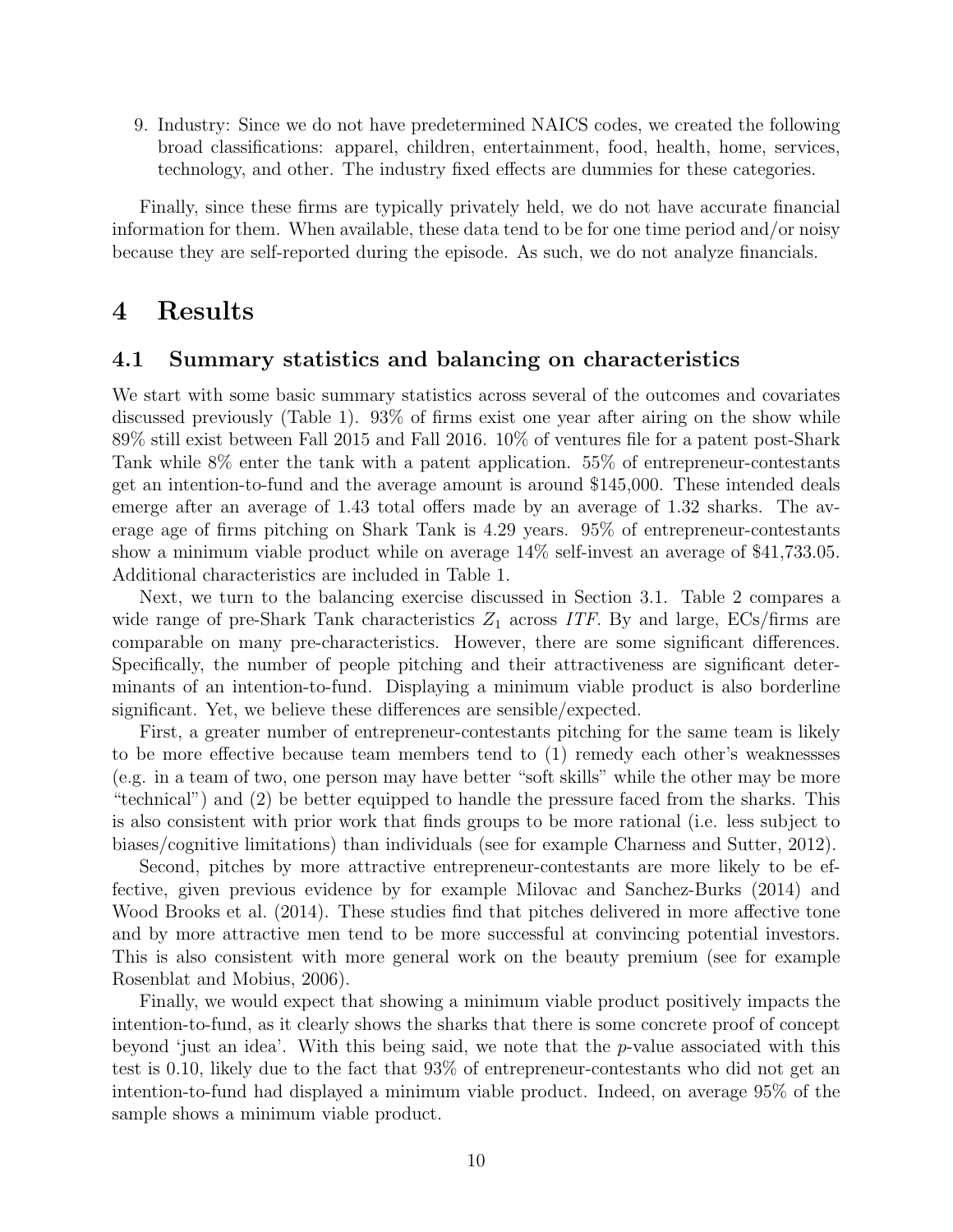Recalling the discussion in Section [3.1,](#page-5-1) we thus feel quite comfortable that the entrepreneur-contestants/firms in our sample are comparable on  $Z_1$  and that any impacts of an intention-to-fund are less likely to be due to selection. To further mitigate such concerns, we control for these  $Z_1$  characteristics when estimating LPM and match on them when conducting NNM (as discussed in relation to equation [1\)](#page-6-3).

#### 4.2 Main average impacts

Columns (1) through (4) of table [3](#page-19-0) examine the average impact of an intention-to-fund on Exist1after, i.e. whether or not the firm exists one year after airing on Shark Tank. One of the main reasons for assessing impacts on this outcome variable is because it is less likely to be confounded by events that happen after the entrepreneur-contestant/firm airs on the show (i.e.  $Z_2$  characteristics). So, it is a cleaner test of the impact of an intention-to-fund.

Columns (1) and (2) show the estimates for equation [1](#page-6-3) via LPM and NNM respectively and thus control for/match on the unbalanced pre-Shark Tank  $Z_1$  characteristics discussed in Section [4.1;](#page-9-1) notably, the number of entrepreneur-contestants pitching; their attractiveness; display of a minimum viable product; and a dummy for whether or not the firm is located in the state of Colorado. Entrepreneur-contestants/firms that receive an intention-to-fund are 8.6-8.7% more likely to exist a year after having appeared on Shark Tank.

Columns (3) and (4) maintain the same estimating equation, except that we now also control for/match on additional key variables; notably, the amount offered in the intentionto-fund; the total number of offers made throughout the pitch (as a first signal of quality); the firm's age when pitching on Shark Tank; and whether or not the entrepreneur-contestant/firm was featured as an update on Shark Tank or appeared more than once. While the NNM estimate persists at about 9%, the LPM estimate becomes insignificant. The point estimate is also much smaller at about 3-4%. With this being said, column (3) suggests that firms who receive a greater intention-to-fund amount are significantly more likely to exist one year out. We return to this in Section [4.3.](#page-11-0)

Columns (5) through (8) of table [3](#page-19-0) examine the average impact of an intention-to-fund on Exist, i.e. whether or not the firm exists between Fall 2015 and Fall 2016. One of the benefits of this outcome variable (relative to  $Existafter$ ) is that it is defined for a larger sample size (since 2017 just started, we lose part of the sample when constructing  $Existlafter$ ). With this being said, this is also one of its drawbacks, since the time period that has elapsed between airing and Fall 2015 to Fall 2016 can be significantly longer than one year. Accordingly, it can be argued that the intention-to-fund estimate is more likely to be confounded by  $Z_2$  characteristics. To mitigate this concern, column (7) adds a measure of popularity constructed from YouTube views to date, under the assumption that this measure is likely to correlate with other important aspects such as sales and potential outside investments.

The LPM estimates are insignificant while the NNM estimates are significant in the range from 6.3-7.5%. As was the case for *Exist1after*, column  $(7)$  suggests that the amount of the intention-to-fund is highly associated with existence in the longer run also. In fact, the estimate seems to be much more significant than was the case in column (3). The popularity measure, however, does not seem to be significantly related to a firm's likelihood of existence in the longer run.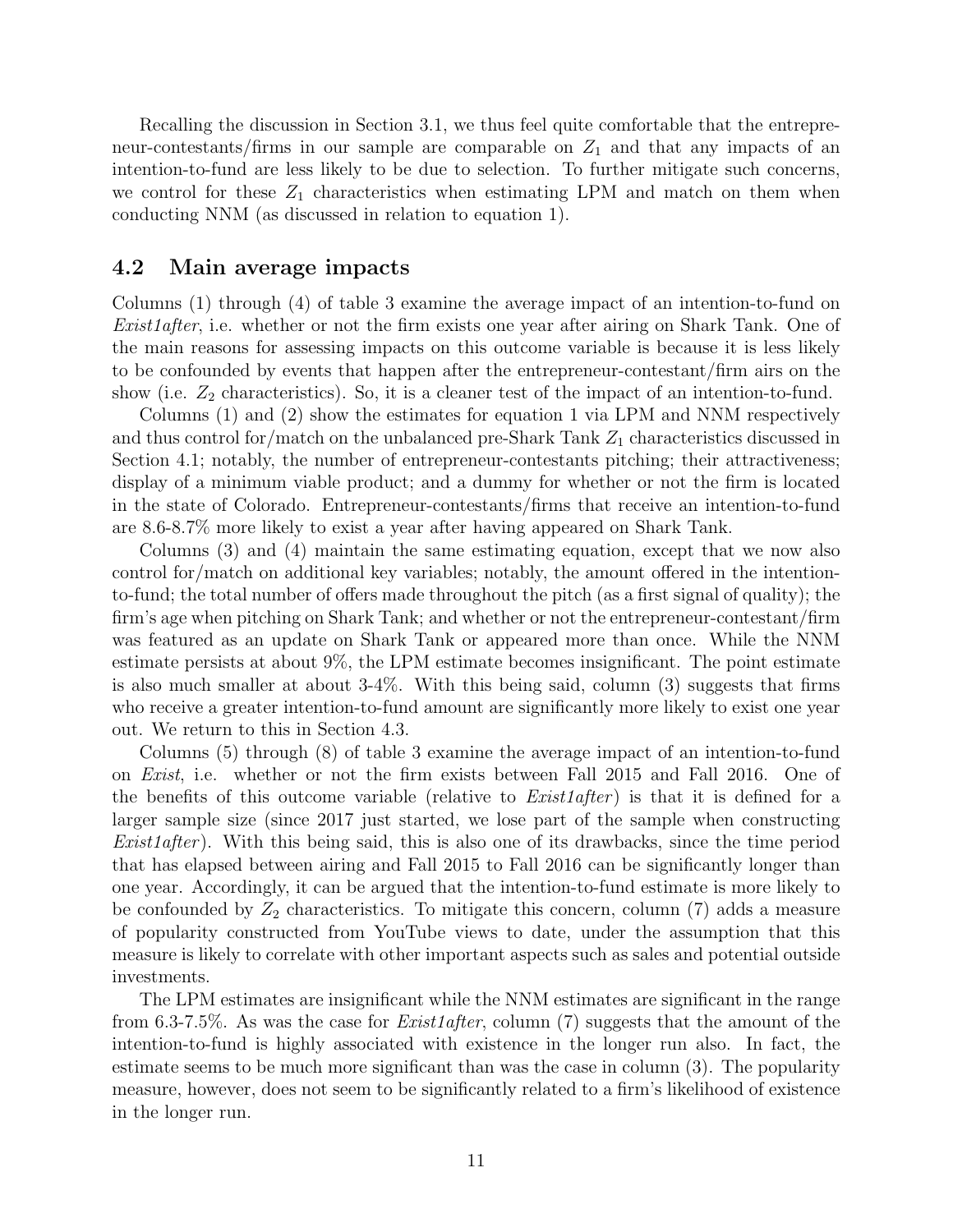Finally, table [4](#page-20-0) examines the average impact on post-Shark Tank patent applications. As before, columns  $(1)$  $(1)$  $(1)$  and  $(2)$  show estimates for equation 1 while  $(3)-(4)$  add the same set of covariates/matching variables as in table [3.](#page-19-0) None of the coefficients are significantly different from zero, suggesting that neither an intention-to-fund nor the associated amount seem to impact whether or not the entrepreneur-contestant/firm files a patent application after airing on the show. Perhaps this is not surprising, given approximately 7-8% of concepts enter the tank with a (provisional) patent application.

In summary, an intention-to-fund on Shark Tank seems to correlate with post-Shark Tank existence in the short run, but not necessarily in the long run. The amount associated with the good-faith deal on the other hand is significantly associated with existence both in the short and the longer run. The total number of offers extended throughout the negotiation process, which can be taken as a signal of quality of the venture, does not seem to affect a firm's existence, suggesting so far that the intention-to-fund primarily relaxes a financial constraint rather than serving as a signal to other potential investors.<sup>[11](#page-11-1)</sup> The next section explores these mechanisms further.

#### <span id="page-11-0"></span>4.3 Mechanisms

As discussed in Section [1,](#page-1-4) we would like to assess whether Shark Tank funding is meaningful because it lowers financial barriers ("finance") or serves a signal for quality ("quality"), which in turn may lead to additional investors. The previous section suggested that it is mainly about "finance"; however to pin down a more refined mechanism, we appeal to equation [2](#page-7-1) and introduce three additional  $X$  proxies: (1) a dummy for whether the entrepreneur-contestant self-invested, which we take as another proxy for "finance" together with the intentionto-fund amount; (2) the total number of sharks making offers throughout the negotiation process; and  $(3)$  a variable that measures the sharks' vibes during the negotiation.<sup>[12](#page-11-2)</sup> The latter two variables proxy for "quality" together with the total number of offers throughout the pitch, as they are somewhat consistent with prior work by for example [Kerr et al.](#page-16-13) [\(2011\)](#page-16-13) on angel interest and quality of ventures.

Table [5](#page-21-0) summarizes the estimates of equation [2.](#page-7-1) Columns  $(1)-(4)$  are for *Exist1after* while columns (5)-(9) are for *Exist*. It is pretty clear that the "finance" proxies dominate the

<span id="page-11-1"></span><sup>&</sup>lt;sup>11</sup>Using publicly available data from EDGAR, we also tracked whether the firm in question filed with the SEC. It turns out that 5.82% of the firms in our sample (i.e. 34 firms) appear in EDGAR; however, only 1 of these 34 firms (i.e. 0.17% of the sample) underwent a true initial public offering. The remainder filed for so-called form D, which privately held companies raising capital are required to file with the SEC to declare exempt offering of securities. Moreover, form-D filings tend to be for investments in small, growing companies by venture capital and angel investors. Since we see this as an automatic by-product of appearing on/getting funding from the sharks, we did not use the data from SEC/EDGAR to construct an initial-public-offering dummy. Accordingly, we also end up not using this as an outcome, since it has too little variation to be meaningful.

<span id="page-11-2"></span> $12$ This variable was coded manually by research assistants who were instructed to carefully watch the episode/pitch and identify keywords/phrases as explained next. The variable is constructed by summing the following across all sharks on the panel: For any given shark, the sub variable takes the value 1 if a shark uses terms such as "I get a good vibe from you", -1 if s/he says "I get a bad vibe from you", and zero if s/he express no vibes verbally (i.e. indifference). The sub variables were further corroborated with keywords/phrases expressed on the Shark Tank blog, which typically summarizes highlights from each episode/pitch.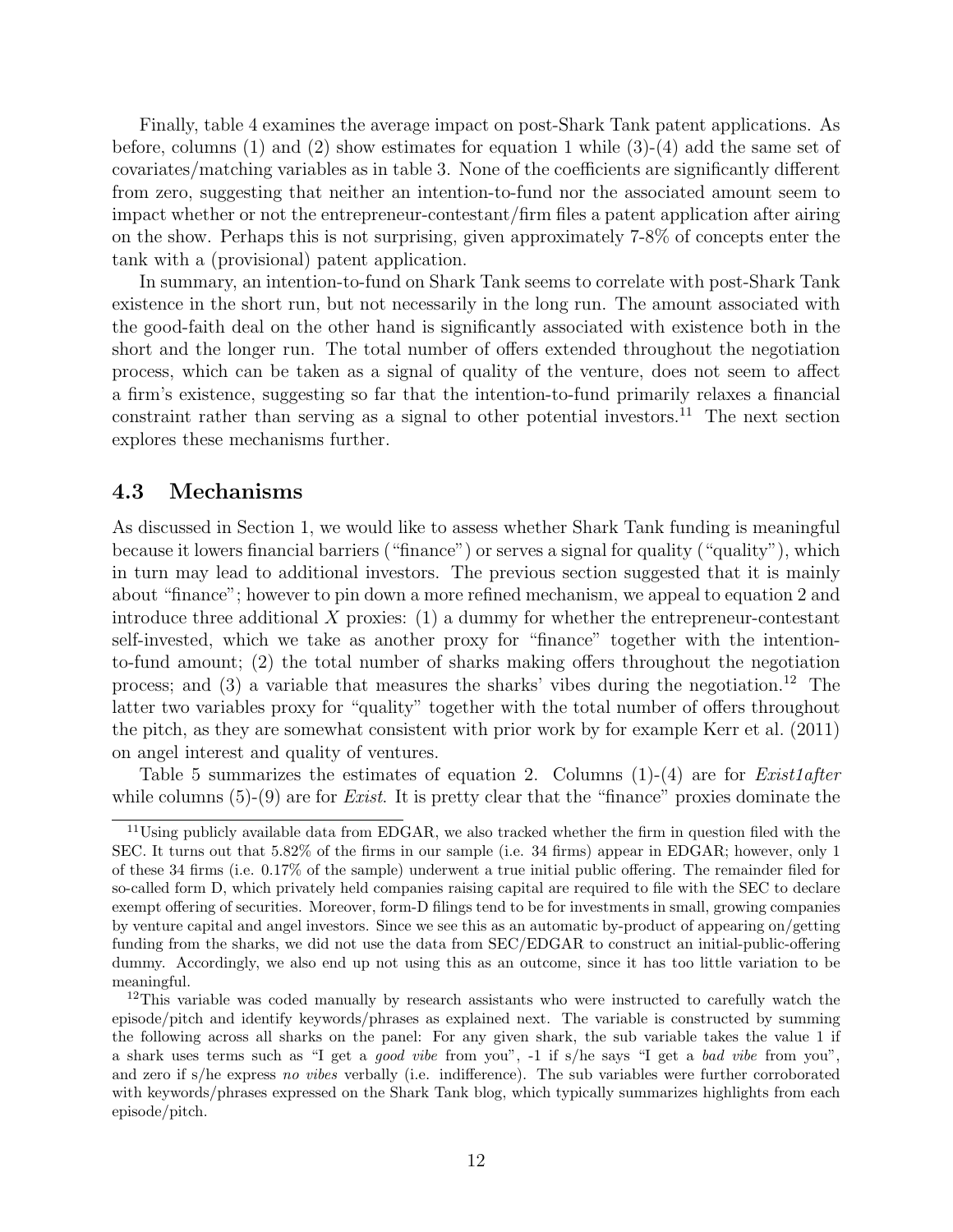"quality" proxies. Specifically, the amount of the intention-to-fund remains highly significant while the intention-to-fund itself is not. Moreover, those who self-invested are more likely to exist in the longer run if they also got an intention-to-fund; meanwhile in absence of an intention-to-fund, entrepreneur-contestants who self-invested are less likely to survive. This suggests that different sources of financing (i.e. self-investment and the intention-to-fund) are complementary in this context.

This is consistent with for example [Cooper et al.](#page-15-4) [\(1994,](#page-15-4) who find that firm survival and growth are constrained by initial financial capital), [Carpenter and Petersen](#page-15-0) [\(2002,](#page-15-0) who find that the growth of small firms is constrained by internal finance) and [Lofstrom et al.](#page-16-1) [\(2014,](#page-16-1) who find that wealth levels predict entry into high-barrier industries). Due to data limitations, we are unable to exploit industry- and education-specific barriers along the lines of some of these papers.[13](#page-12-0) However, given a fairly substantial body of literature on financial capital constraints as barriers to entrepreneurship, we feel comfortable making this claim.

The same analysis performed on post-Shark Tank patent applications leads to no significant impacts, for either "finance" or "quality" proxies (see table [6\)](#page-22-0). So, overall Shark Tank funding seems to mainly relax financial constraints, in turn complementing prior self investment by the entrepreneur-contestant(s). This seems to increase the firm's likelihood of existence in the longer run, but has no impact on post-Shark Tank patent applications.

#### 4.4 Heterogeneous impact by gender and race

Finally, we seek to assess the impact of Shark Tank as a pitch competition on teams with different gender and racial/ethnic compositions. Prior to doing so, it makes sense to assess whether teams with a greater proportion of women are associated with a different set of characteristics than those with less. Similarly, are racially/ethnically more diverse teams different on other characteristics from teams that are less diverse?

So, we first run a regression of the proportion of women pitching on the full set of  $Z_1$ characteristics in table [2](#page-18-0) and the following  $Z_2$  characteristics: intention-to-fund, the amount of the intention-to-fund, the total number of offers during the negotiation, years of schooling, and an overconfidence measure.<sup>[14](#page-12-1)</sup> This regression, which is not included but available upon request, shows that (1) larger teams tend to be associated with a higher proportion of women (suggesting that women are less likely to pitch or work alone) and (2) the higher the proportion of women, (a) the more likely it is that the team shows a minimum viable product and (b) the lower the number of offers they receive. These results are consistent with [Poczter and Shapsis](#page-16-8) [\(2016\)](#page-16-8) who find, for the Shark Tank context, that women receive lower valuations and less capital to finance their ventures relative to men. Further, female teams receive less funding because they initially ask for significantly lower valuations.

<span id="page-12-0"></span><sup>&</sup>lt;sup>13</sup>Anecdotally, we note that entrepreneur-contestants who get an intention-to-fund are not significantly different from those who do not on education and industry. In addition, firms who have more educated entrepreneur-contestants are no more likely to exist, be it in the short or the longer run.

<span id="page-12-1"></span><sup>&</sup>lt;sup>14</sup>The latter variable is the difference between  $(1)$  the entrepreneur's (perceived) valuation based on the initial ask during the episode and (2) the shark's (perceived) valuation based on the final intention-to-fund amount and stake, divided by \$1,000,000. The shark's valuation is assumed to be 0 when the intentionto-fund itself (and thus the associated amount) is 0. The scaling is necessary to interpret the magnitude (economic significance) of the coefficient on this variable.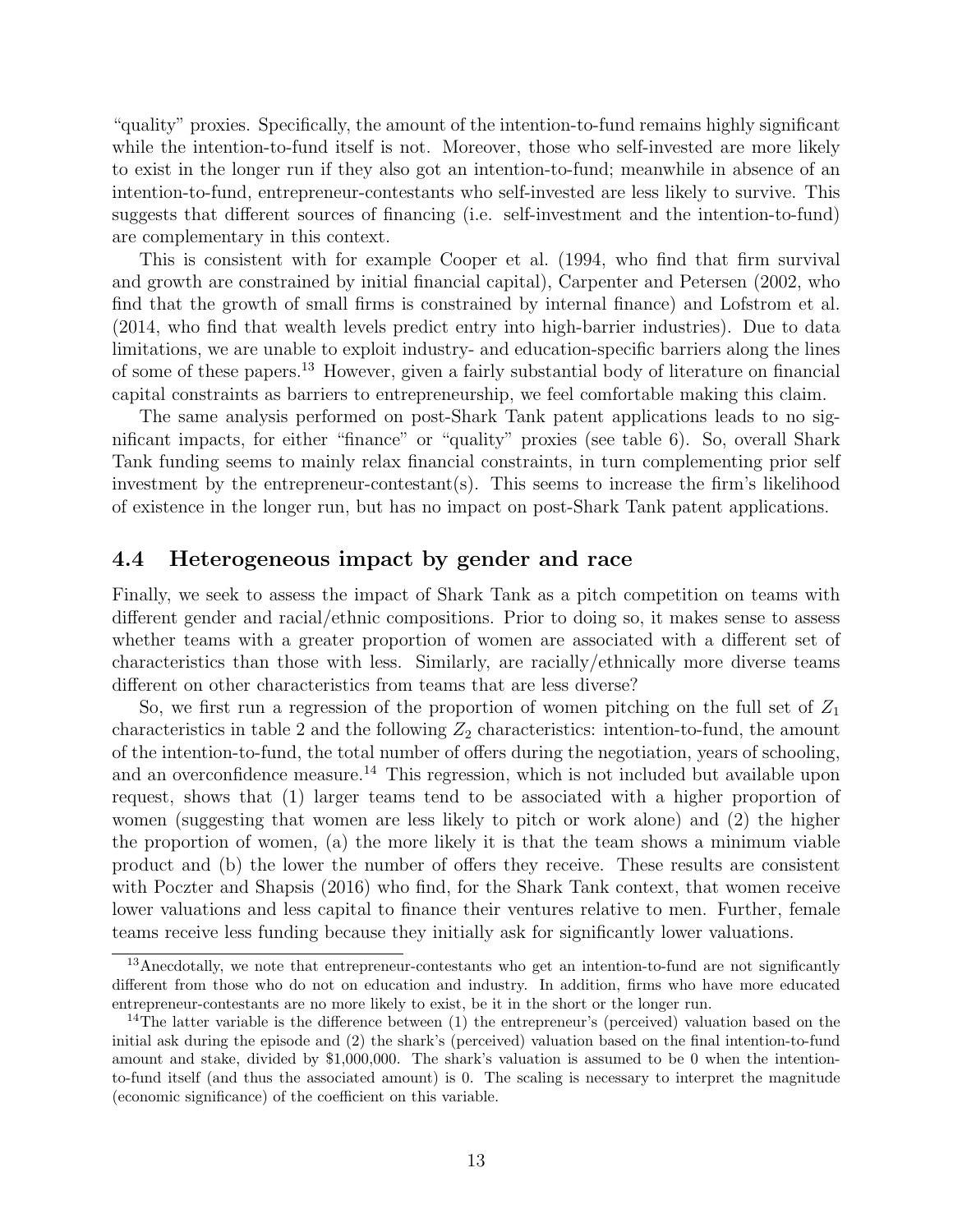Next, we run a regression of the proportion of minorities/non-White entrepreneur-contestants (i.e. Black/ African American, Latino/Hispanic, and Asian) on the same set of characteristics as above. This regression, which also is not included but available upon request, shows that higher intention-to-fund amounts are associated with less racially diverse teams. In other words, teams with more minorities are offered lower amounts.

In order to assess whether Shark Tank has a differential impact on women and racial/ethnic minorities (based on the main outcomes of interest), we add these proportions to the fullest specifications from table [3](#page-19-0) (see columns 3 and 7) and table [4](#page-20-0) (see column 3) and also their interactions with the key "finance" and "signal" proxies; i.e. intention-to-fund, the associated amount, and total number of offers throughout the negotiation. We first introduce these interactions piecewise (see columns 1-3, 5-7, and 9-11 of table [7\)](#page-23-0) and then combine them all in one specification (see columns 4, 8, and 12 of the same table).

As before, there seem to be no gender- or race-specific effects for post-Shark Tank patent applications. However, the amount of the intention-to-fund continues to play a significant role in determining both short- and longer-run existence. In one of the specifications (column 4), there is a hint that more racially diverse teams that are offered larger intention-to-fund amounts, are less likely to exist in the short run. However, since this effect is insignificant when interacted in isolation (column 2), we do not deem it worthy of detailed discussion.

Perhaps more noticeably is the result that teams with higher proportions of women that also receive more offers, are less likely to exist in the longer run (relative to teams with comparable proportions of men and offers). Recalling that gender diversity is negatively correlated with the number of offers to start with, we check whether there is common support among the distributions of offers across the proportion of women (men) and find that to be the case. Further recalling that we take the number of offers to be a proxy for "quality", and in light of [Poczter and Shapsis](#page-16-8) [\(2016\)](#page-16-8), we wonder what mechanism could be at play here. Specifically, could it be that observing higher-quality women (i.e. those receiving more offers) crowds out other investors? There are several reasons why this may occur. First, it seems women typically receive fewer/worse offers in other (more general) contexts. If that is the case here, potential investors watching the show will be increasingly less likely to approach women who received more offers. Second, more offers may be perceived as "having too much confidence or being too good", which society tends to receive differently from women.

Given the vast number of covariates (relative to the number of observations) included at this stage, it is difficult to continue exploring refined mechanisms, for example by adding third-order interactions or gender-disaggregated regressions. To get an intuitive feel for the potential mechanism that is at play, we run a separate regression of gender on some proxies for "quality/outside interest". This regression is quite heuristic and by no means definitive or causal. Table [8](#page-24-0) shows the coefficients of the proportion of women on the pitching team regressed on (1) YouTube popularity to date (in 10,000); (2) overconfidence (as defined before in millions); and (3) whether the entrepreneur-contestant/firm had a Kickstarter campaign at any given point since founding. Indeed, the signs are consistent with a story in which women entrepreneurs get less attention than their male counterparts.

First, women have received less views to date on YouTube. Second, women tend to be less (over)confident, which is consistent with [Poczter and Shapsis](#page-16-8) [\(2016\)](#page-16-8) as well as behavioral work on gender differences in preferences and decisionmaking (see [Croson and Gneezy,](#page-15-9) [2009,](#page-15-9) and the references within for examples). Finally, women are also less likely to have had a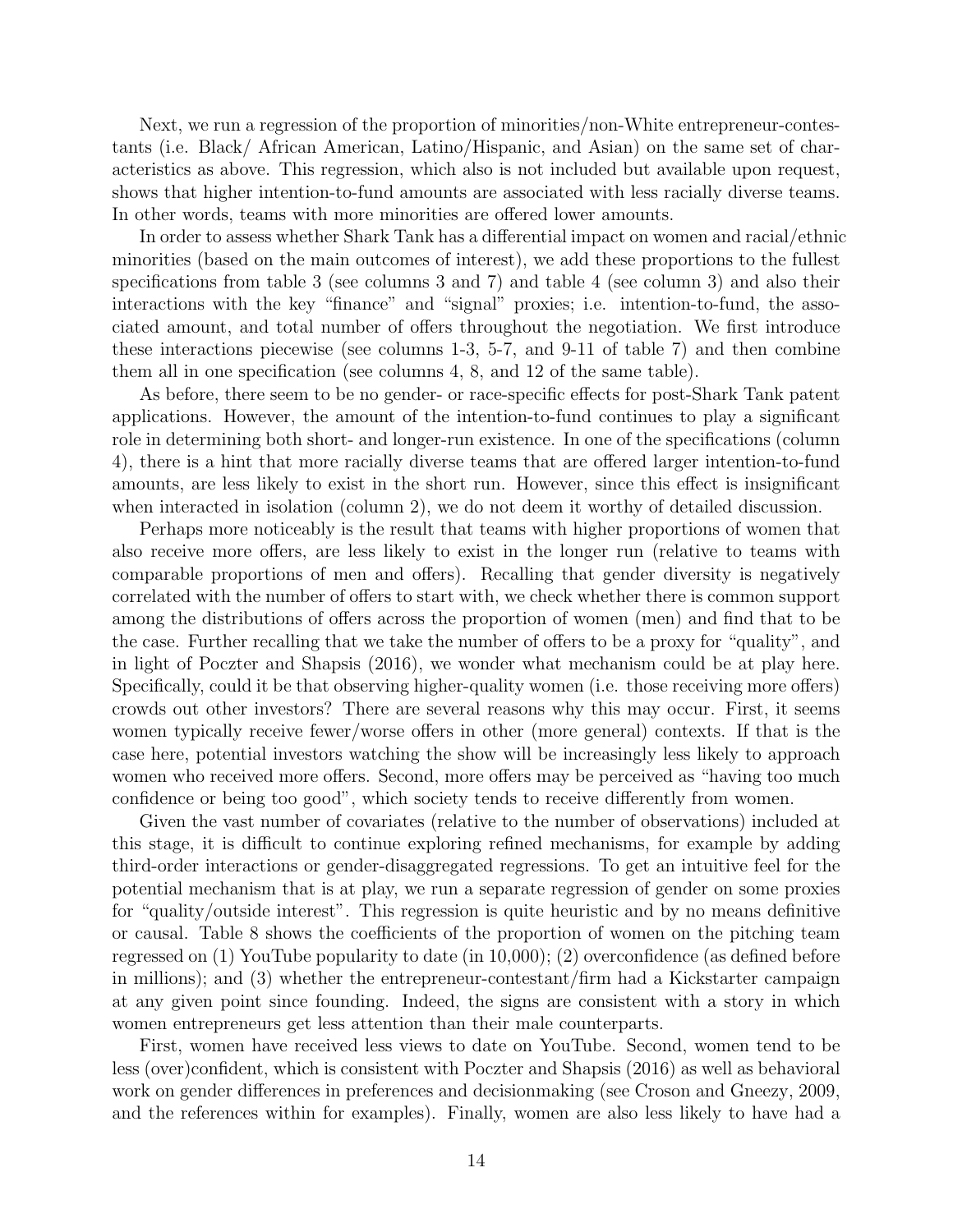Kickstarter campaign since the firm's founding. So, while other mechanisms could certainly be at play, it is also plausible that outside investors who observe women doing better on the show (i.e. receiving more offers) approach them less (relative to their male counterparts), thus impacting firm existence in the longer run.

## <span id="page-14-0"></span>5 Conclusions and discussion

We construct a novel dataset comprising all entrepreneurs/firms that have appeared on the ABC show Shark Tank (a reality TV based pitch competition) between its initial airing in August 2009 to May 2016 (Seasons 1-7). We document several findings. First, an intentionto-fund on the show seems to correlate with post-Shark Tank existence in the short run, but not necessarily in the longer run. The amount associated with the good-faith deal on the other hand is significantly associated with existence in both the short and the longer run. Further exploration using a variety of proxies for "finance" versus "quality" suggests that on average the intention-to-fund mainly relaxes a financial constraint. In fact, our findings suggest that different sources of financing (i.e. self-investment and the intention-to-fund) are complementary in this context. This is consistent with for example [Cooper et al.](#page-15-4) [\(1994,](#page-15-4) who find that firm survival and growth are constrained by initial financial capital), [Carpenter and Petersen](#page-15-0) [\(2002,](#page-15-0) who find that the growth of small firms is constrained by internal finance) and [Lofstrom et al.](#page-16-1) [\(2014,](#page-16-1) who find that wealth levels predict entry into high-barrier industries).

Second, entrepreneur-contestant teams that have a greater proportion of women and receive a greater number of offers during the negotiation process are less likely to survive in the longer run (relative to teams with comparable proportions of males and offers). Since we take the number of offers as a proxy for "quality", we crudely explore this further. Somewhat consistent with [Poczter and Shapsis](#page-16-8) [\(2016\)](#page-16-8), there is plausible evidence that outside investors who observe women doing better on the show (i.e. receiving more offers) are less likely to approach them relative to their male counterparts. This in turn could lead to such firms being less likely to exist in the longer run. There are likely confounding mechanisms at play; however, our findings cannot rule out that women doing better on the show may crowd out outside potential investors.

Finally, we find no robust heterogenous impacts with regard to race/ethnicity, but this could be due to the relatively small number of observations. Moreover, when we perform the above analyses on post-Shark Tank patent applications, we find no significant impacts.

Our findings thus have three policy implications. First, Shark Tank as a pitch competition mainly functions as an avenue towards complementary funding. Based on our data, it does not seem that this high-profile competition acts as a quality signal to other potential investors. Second, if at all, the signaling effect works in an unexpected direction for women entrepreneurs. So, to the extent that female contestants enter the tank in the hopes of reaching alternative sources of funding, they may want to be cautious. Finally, while this pitch competition has fairly clear implications for longer-run existence of the firm, it has no significant impacts on innovation (as measured by post-Shark Tank patent applications). This could very well be due to the fact that a substantial proportion of contestants already start with (provisional) patent applications.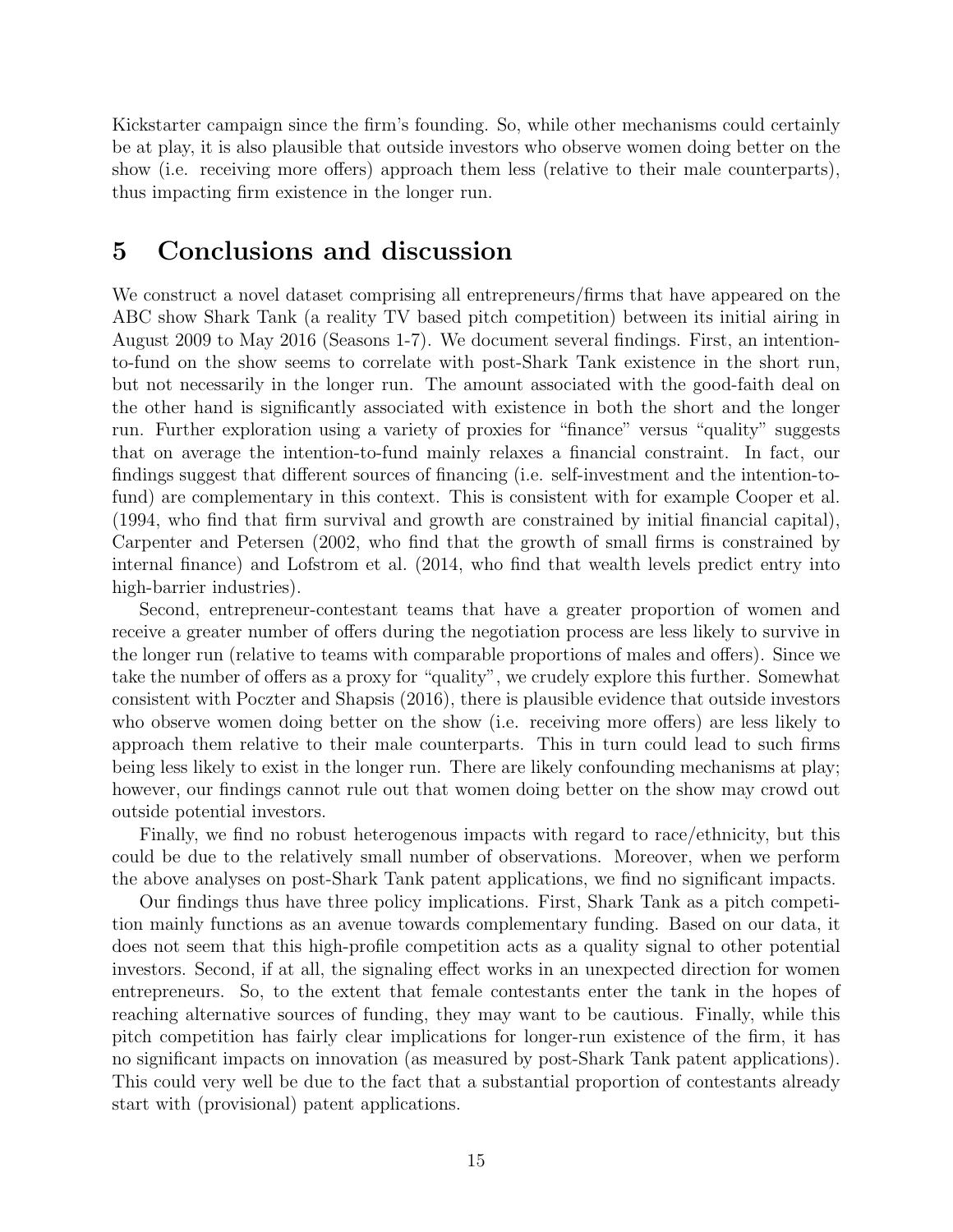## 6 Acknowledgments

We thank audiences at the 2017 American Economic Association Meetings, Duke I&E (Fuqua), GA Tech (Scheller), and the Kauffman Foundation Workshop "Seeking New Insights and Potential Sources of New Entrepreneurial Growth: Minority Entrepreneurship" for useful comments. We also thank Peter Arcidiacono, Tim Bates, William Bradford, Aaron Chatterji, Andrew Dillon, Eric Edmonds, Erica Field, Fred Finan, Robert Garlick, Ruth Vargas Hill, Yael Hochberg, Joe Hotz, Sari Kerr, Eduardo Maruyama, Manju Puri, EJ Reedy, Howie Rhee, Alicia Robb, David Robinson, Rodney Sampson, Rob Seamans, Juan Carlos Suárez Serrato, Joel Sobel, Wilbert van der Klaauw, and two anonymous referees for meaningful suggestions. Viceisza is particularly grateful to the Economics Department at Duke University where much of this work was completed. We also thank Abiana Adamson, Kendyl Curry, Easlynn Lee, Rayna Thornton, and Kadija Yilla for assistance with collecting the data and Camille Black and MoNeka Young for reviewing last-minute drafts of the manuscript. Any errors are those of the authors.

## References

- <span id="page-15-6"></span>Abadie, A. and G. W. Imbens (2006). Large sample properties of matching estimators for average treatment effects. *Econometrica*  $\frac{\gamma_4}{1}$ , 235–267.
- <span id="page-15-7"></span>Abadie, A. and G. W. Imbens (2011). Bias-corrected matching estimators for average treatment effects. Journal of Business & Economic Statistics 29(1), 1–11.
- <span id="page-15-2"></span>Bates, T. and W. D. Bradford (2008). Venture-capital investment in minority business. Journal of Money, Credit and Banking  $40(2-3)$ , 489–504.
- <span id="page-15-0"></span>Carpenter, R. E. and B. C. Petersen (2002). Is the growth of small firms constrained by internal finance? Review of Economics and Statistics 84, 298–309.
- <span id="page-15-8"></span>Charness, G. and M. Sutter (2012, April). Groups make better self-interested decisions. Journal of Economic Perspectives 26 (3), 157–76.
- <span id="page-15-3"></span>Chatterji, A. K. and R. C. Seamans (2012). Entrepreneurial finance, credit cards, and race. Journal of Financial Economics  $106(1)$ ,  $182-195$ .
- <span id="page-15-1"></span>Clementi, G. L. and H. A. Hopenhayn (2006). A theory of financing constraints and firm dynamics. The Quarterly Journal of Economics 121 (1), 229–265.
- <span id="page-15-4"></span>Cooper, A. C., F. Gimeno-Gascon, and C. Y. Woo (1994). Initial human and financial capital as predictors of new venture performance. Journal of Business Venturing  $9(5)$ ,  $371 - 395$ .
- <span id="page-15-9"></span>Croson, R. and U. Gneezy (2009, June). Gender differences in preferences. Journal of Economic Literature  $47(2)$ , 448–74.
- <span id="page-15-5"></span>DellaVigna, S. and E. La Ferrara (2015). Economic and social impacts of the media. In S. Anderson, J. Waldfogel, and D. Stromberg (Eds.), Handbook of Media and Economics, Volume 1A.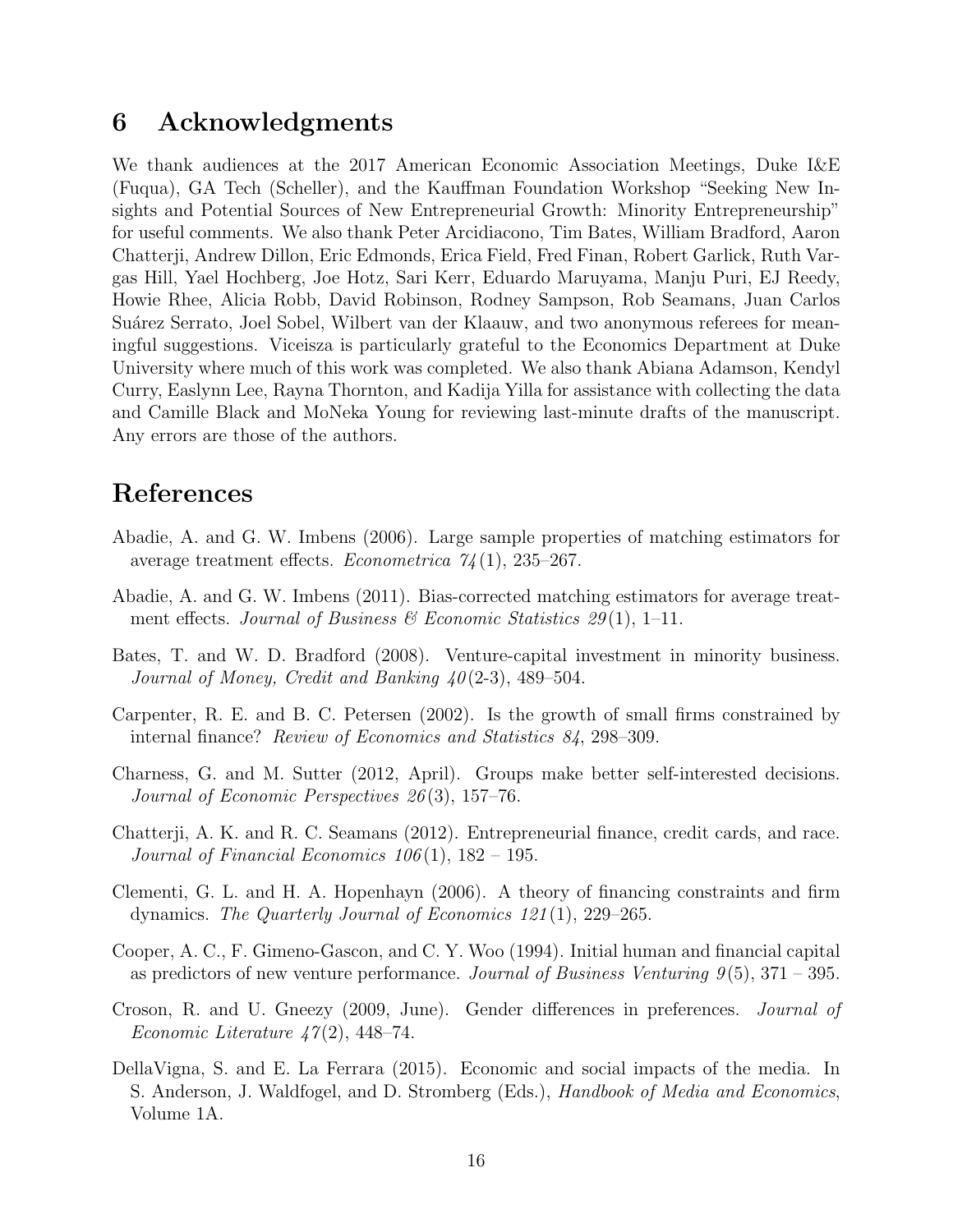- <span id="page-16-9"></span>Fairlie, R. W. and A. M. Robb (2007). Why are black-owned businesses less successful than white-owned businesses? The role of families, inheritances, and business human capital. Journal of Labor Economics 25 (2), 289–323.
- <span id="page-16-11"></span>Guzman, J. and S. Stern (2016, March). The state of american entrepreneurship: New estimates of the quantity and quality of entrepreneurship for 15 us states, 1988-2014. Working Paper 22095, National Bureau of Economic Research.
- <span id="page-16-0"></span>Holtz-Eakin, D., D. Joulfaian, and H. S. Rosen (1994). Sticking it out: Entrepreneurial survival and liquidity constraints. Journal of Political Economy  $102(1)$ , 53–75.
- <span id="page-16-2"></span>Howell, S. (2016). Learning and success in entrepreneurship. Working paper, New York University.
- <span id="page-16-5"></span>Hurst, E. and A. Lusardi (2004, April). Liquidity Constraints, Household Wealth, and Entrepreneurship. Journal of Political Economy 112 (2), 319–347.
- <span id="page-16-13"></span>Kerr, W. R., J. Lerner, and A. Schoar (2011). The consequences of entrepreneurial finance: Evidence from angel financings. Review of Financial Studies.
- <span id="page-16-1"></span>Lofstrom, M., T. Bates, and S. C. Parker (2014). Why are some people more likely to become small-businesses owners than others: Entrepreneurship entry and industry-specific barriers. Journal of Business Venturing  $29(2)$ ,  $232-251$ .
- <span id="page-16-4"></span>McKenzie, D. (2016). Identifying and spurring high-growth entrepreneurship: Experimental evidence from a business plan competition. Bread working paper 462.
- <span id="page-16-6"></span>Milovac, M. and J. Sanchez-Burks (2014). Positivity makes for poor pitches: Affective tone conveyed by entrepreneurs shapes support for creative ideas. Academy of Management Proceedings  $2014(1)$ .
- <span id="page-16-8"></span>Poczter, S. and M. Shapsis (2016). Know your worth: Angel financing of female entrepreneurial ventures. Working paper.
- <span id="page-16-3"></span>Robb, A. and S. Yu (2016). How does feedback impact entrepreneurial performance? Working paper, University of California, Berkeley.
- <span id="page-16-10"></span>Robinson, D. and A. C. G. Viceisza (2017). See and ye shall be: The impact of ABC's Shark Tank on entrepreneurship and innovation. In progress.
- <span id="page-16-12"></span>Rosenblat, T. and M. Mobius (2006). Why beauty matters. American Economic Review 96, 222–235.
- <span id="page-16-7"></span>Wood Brooks, A., L. Huang, S. W. Kearney, and F. E. Murray (2014). Investors prefer entrepreneurial ventures pitched by attractive men. Proceedings of the National Academy of Sciences 111, 4427–4431.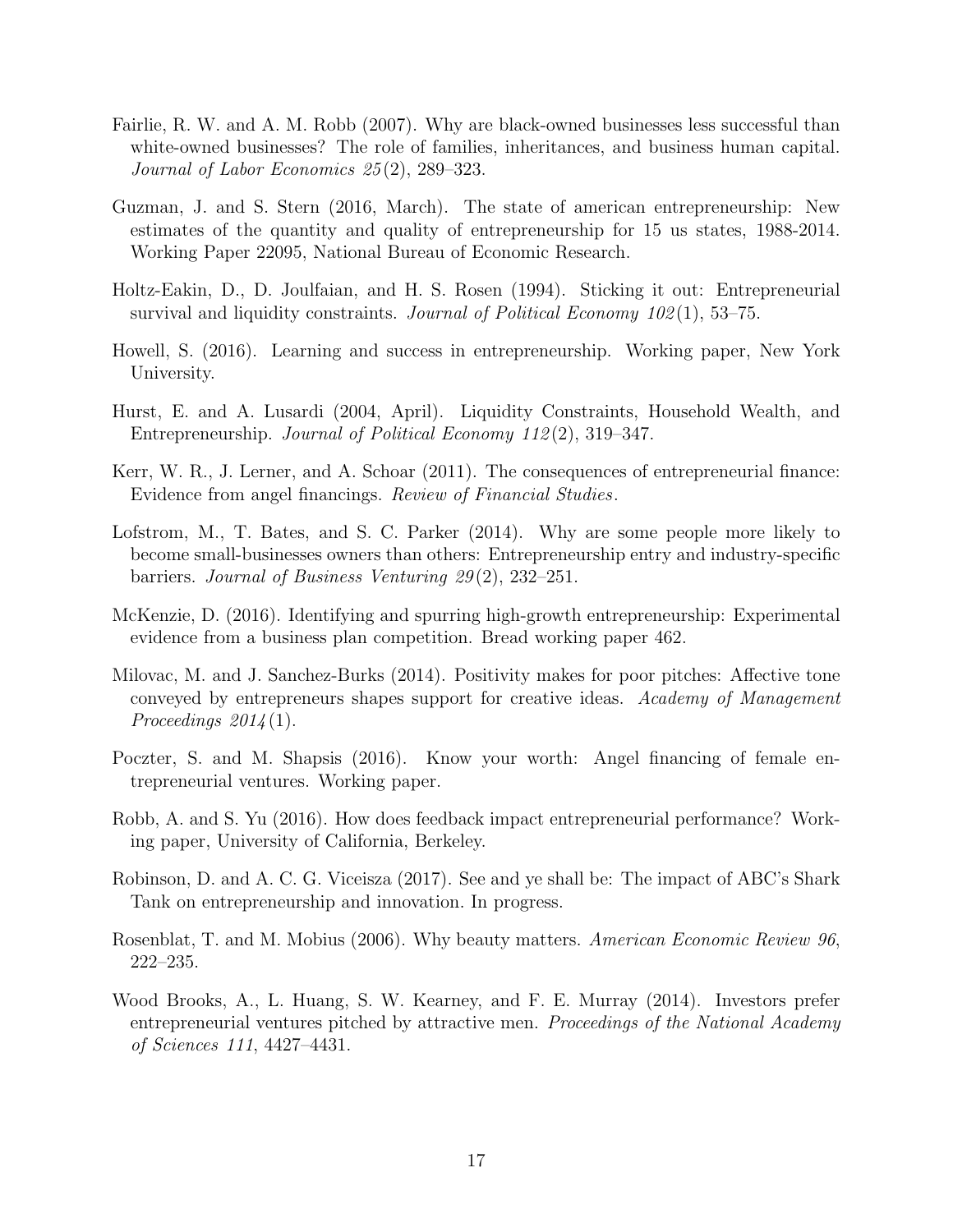## A Tables

|                                        |     | rable 1. Duminary statistics |            |                  |                |
|----------------------------------------|-----|------------------------------|------------|------------------|----------------|
| Variable                               | N   | Mean                         | Std. Dev.  | Min.             | Max.           |
| <i>Exist1after</i>                     | 521 | 0.93                         | 0.26       | $\overline{0}$   | 1              |
| Exist                                  | 584 | 0.89                         | 0.32       | $\overline{0}$   | 1              |
| post-Shark Tank patent                 | 584 | 0.10                         | 0.31       | $\theta$         | $\mathbf{1}$   |
| intention-to-fund $(ITF)$              | 584 | 0.55                         | 0.50       | $\theta$         | $\mathbf{1}$   |
| $ITF$ amount (in \$100,000)            | 584 | 1.45                         | 3.46       | $\theta$         | 50             |
| $#$ offers throughout pitch            | 584 | 1.43                         | 1.64       | $\overline{0}$   | 11             |
| $#$ sharks making <i>ITFs</i>          | 584 | 1.32                         | 1.35       | $\theta$         | $\overline{5}$ |
| $#$ pitching                           | 584 | 1.48                         | 0.59       | 1                | 6              |
| proportion pitching women              | 584 | 0.33                         | 0.43       | $\theta$         | $\mathbf{1}$   |
| proportion pitching non-white          | 584 | 0.14                         | 0.33       | $\theta$         | $\mathbf{1}$   |
| attractiveness (beauty apps)           | 584 | 0.75                         | 0.09       | 0.47             | 0.97           |
| firm age on Shark Tank                 | 566 | 4.29                         | 4.35       | $\overline{0}$   | 39             |
| showed MVP $(1=yes)$                   | 584 | 0.95                         | 0.23       | $\theta$         | 1              |
| demonstration $(1 = yes)$              | 584 | 0.96                         | 0.19       | $\theta$         | 1              |
| pre-Shark Tank patent                  | 584 | 0.08                         | 0.27       | $\overline{0}$   | $\mathbf 1$    |
| self investment $(1 = yes)$            | 584 | 0.14                         | 0.35       | $\overline{0}$   | 1              |
| amount self investment                 | 584 | 41,733.05                    | 26,6045.50 | $\boldsymbol{0}$ | 4,000,000      |
| sharks' vibes                          | 584 | 0.04                         | 0.95       | -5               | 5              |
| Kickstarter funding $(1 = yes)$        | 584 | 0.10                         | 0.30       | $\boldsymbol{0}$ | 1              |
| overconfidence (in millions)           | 583 | 1.17                         | 6.38       | $-117.33$        | 30             |
| Youtube popularity to date (in 10,000) | 560 | 0.35                         | 0.98       | 0.002            | 9.51           |

<span id="page-17-0"></span>Table 1: Summary statistics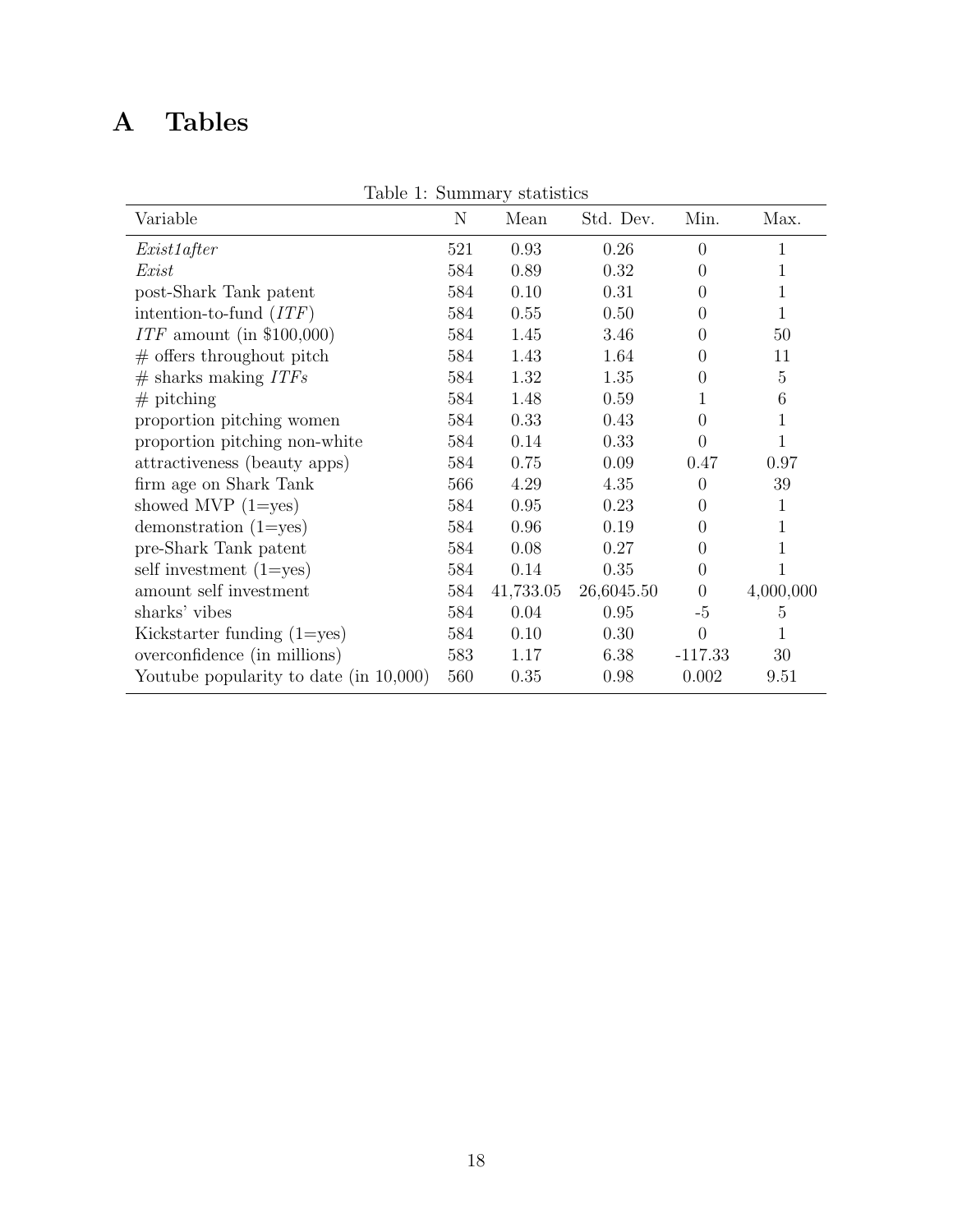| Pre-characteristics            | $\mathbb N$ | All          | No           | Yes          | P-value diff. |
|--------------------------------|-------------|--------------|--------------|--------------|---------------|
| $#$ pitching                   | 584.00      | 1.48         | 1.40         | 1.55         | 0.00          |
| proportion pitching women      | 584.00      | 0.33         | 0.31         | 0.35         | 0.31          |
| proportion pitching non-white  | 584.00      | 0.14         | 0.13         | 0.16         | 0.34          |
| proportion pitching black      | 584.00      | 0.08         | 0.08         | 0.07         | 0.69          |
| proportion pitching hispanic   | 584.00      | 0.02         | 0.02         | 0.02         | 0.44          |
| attractiveness (beauty apps)   | 584.00      | 0.75         | 0.74         | 0.76         | $0.01\,$      |
| firm age on Shark Tank         | 566.00      | 4.29         | 4.59         | 4.04         | 0.14          |
| industry                       | 584.00      | 5.71         | 5.77         | 5.66         | 0.67          |
| showed MVP $(1 = yes)$         | 584.00      | $0.95\,$     | 0.93         | 0.96         | 0.10          |
| demonstration $(1 = yes)$      | 584.00      | 0.96         | 0.95         | 0.97         | 0.19          |
| pre-Shark Tank patent          | 584.00      | 0.08         | 0.07         | 0.08         | 0.45          |
| self investment $(1 = yes)$    | 584.00      | 0.14         | 0.12         | 0.16         | 0.14          |
| amount self investment         | 584.00      | 41,733.05    | 44,064.15    | 39,796.55    | 0.85          |
| entrepreneur's valuation (ask) | 584.00      | 2,416,941.72 | 2,495,944.63 | 2,351,312.35 | 0.68          |
| California <sup>a</sup>        | 569.00      | 0.28         | 0.26         | 0.30         | 0.31          |
| Colorado                       | 569.00      | 0.03         | 0.04         | 0.02         | 0.09          |
| Florida                        | 569.00      | 0.06         | $0.04\,$     | 0.07         | 0.12          |
| Georgia                        | 569.00      | 0.03         | 0.02         | 0.04         | 0.22          |
| Illinois                       | 569.00      | $0.04\,$     | $0.03\,$     | 0.05         | 0.43          |
| North Carolina                 | 569.00      | 0.03         | 0.03         | 0.02         | 0.25          |
| New York                       | 569.00      | 0.09         | 0.10         | 0.08         | 0.48          |
| Oregon                         | 569.00      | 0.03         | 0.03         | 0.03         | 0.89          |
| Pennsylvania                   | 569.00      | 0.03         | 0.02         | 0.03         | 0.52          |
| Texas                          | 569.00      | 0.08         | 0.08         | 0.09         | 0.69          |
| Utah                           | 569.00      | 0.04         | $0.03\,$     | 0.05         | 0.19          |
| Washington                     | 569.00      | $0.02\,$     | 0.02         | 0.02         | 0.54          |

<span id="page-18-0"></span>Table 2: Balance of pre-characteristics  $Z_1$  across  $ITF$  (No versus Yes)

p-values in last column are for two-tailed t-tests. All variables are in principle pre-determined.

 $\rm ^aThis$  is a dummy for being located in California, as are the other state variables.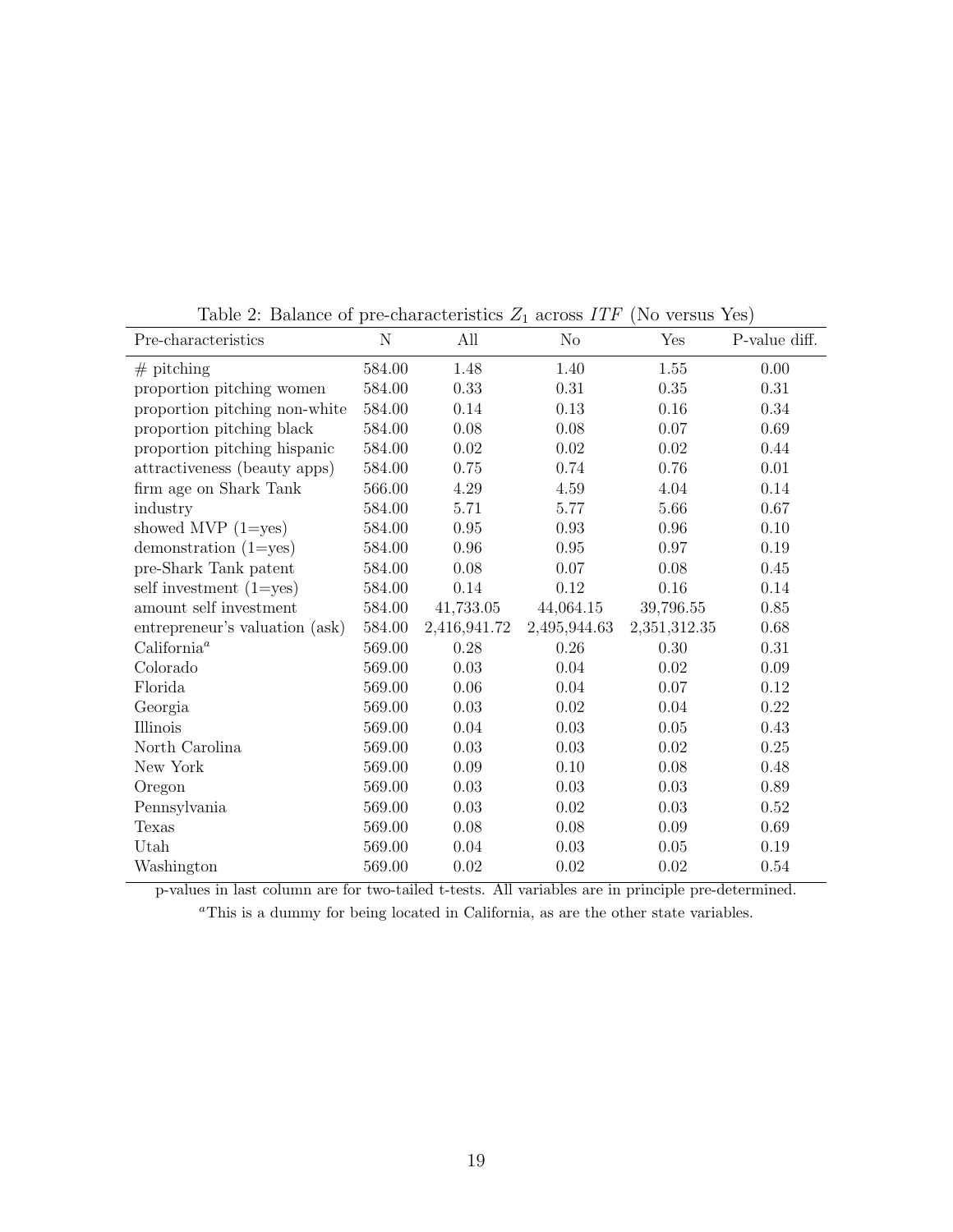<span id="page-19-0"></span>

| Table 3: Impact of ITF on <i>Existence</i> outcomes<br><i>Exist</i> (5)-(8)                                      |               |                       |            |                   |            |              |               |               |
|------------------------------------------------------------------------------------------------------------------|---------------|-----------------------|------------|-------------------|------------|--------------|---------------|---------------|
|                                                                                                                  |               | Exist1after $(1)-(4)$ |            |                   |            |              |               |               |
|                                                                                                                  | <b>LPM</b>    | <b>NNM</b>            | <b>LPM</b> | <b>NNM</b>        | <b>LPM</b> | <b>NNM</b>   | <b>LPM</b>    | <b>NNM</b>    |
|                                                                                                                  | (1)           | (2)                   | (3)        | $\left( 4\right)$ | (5)        | (6)          | (7)           | (8)           |
| intent-to-fund $(ITF)$                                                                                           | 0.086         | 0.087                 | 0.035      | 0.092             | 0.031      | 0.063        | $-0.021$      | 0.075         |
|                                                                                                                  | $(0.033)$ *** | $(0.027)$ ***         | (0.048)    | $(0.025)$ ***     | (0.041)    | $(0.026)$ ** | (0.062)       | $(0.029)$ *** |
| $ITF$ amount (in \$100,000)                                                                                      |               |                       | 0.007      |                   |            |              | 0.010         |               |
|                                                                                                                  |               |                       | $(0.003)*$ |                   |            |              | $(0.004)$ *** |               |
| $\#$ offers throughout pitch                                                                                     |               |                       | 0.012      |                   |            |              | 0.013         |               |
|                                                                                                                  |               |                       | (0.013)    |                   |            |              | (0.017)       |               |
| Youtube popularity to date (in $10,000$ )                                                                        |               |                       |            |                   |            |              | 0.008         |               |
|                                                                                                                  |               |                       |            |                   |            |              | (0.012)       |               |
| $R^2$                                                                                                            | 0.28          |                       | 0.29       |                   | 0.32       |              | 0.33          |               |
| N                                                                                                                | 515           | 515                   | 512        | 512               | 569        | 569          | 534           | 534           |
| *** $p < 0.01$ , ** $p < 0.05$ , * $p < 0.1$ . Robust standard errors clustered at episode level in parentheses. |               |                       |            |                   |            |              |               |               |

Included in all specifications (not shown): industry, season, and episode fixed effects,

# <sup>p</sup>itching, attractiveness, showed MVP, <sup>a</sup> dummy for being located in Colorado.

Additional controls/matching variables in columns (3)-(4) and (7)-(8):

firm age when on Shark Tank, whether the entrepreneur-contestant/firm appeared twice on Shark Tank,

whether the entrepreneur-contestant/firm was featured as an update.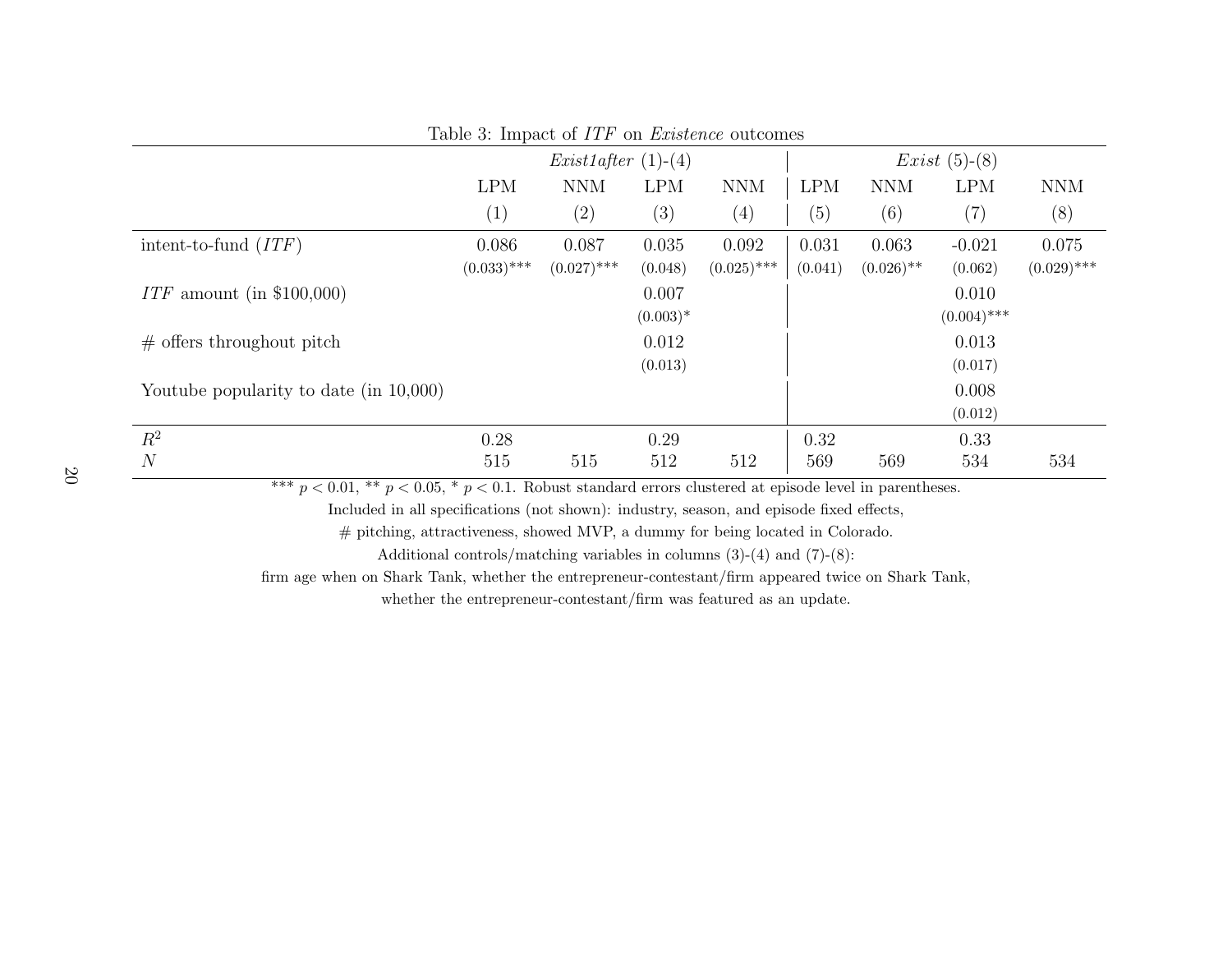|                                        | <b>LPM</b>          | <b>NNM</b> | <b>LPM</b> | <b>NNM</b> |
|----------------------------------------|---------------------|------------|------------|------------|
|                                        | (1)                 | (2)        | (3)        | (4)        |
| intent-to-fund $(ITF)$                 | $-0.011$            | $-0.026$   | $-0.039$   | $-0.032$   |
|                                        | (0.025)             | (0.045)    | (0.031)    | (0.038)    |
| $ITF$ amount (in \$100,000)            |                     |            | 0.002      |            |
|                                        |                     |            | (0.003)    |            |
| $#$ offers throughout pitch            |                     |            | 0.007      |            |
|                                        |                     |            | (0.011)    |            |
| Youtube popularity to date (in 10,000) |                     |            | 0.005      |            |
|                                        |                     |            | (0.012)    |            |
| $R^2$                                  | 0.56                |            | 0.60       |            |
| $\overline{N}$                         | 569                 | 569        | 534        | 534        |
| $***$<br>$2001$ **                     | $\sim$ 0.05 $*$ 0.1 |            |            |            |

<span id="page-20-0"></span>Table 4: Impact of ITF on post-Shark Tank patent applications

\*\*\*  $p < 0.01$ , \*\*  $p < 0.05$ , \*  $p < 0.1$ .

Robust standard errors clustered at episode level in parentheses.

Included in all specifications (not shown):

industry, season, and episode fixed effects,

# pitching, attractiveness, showed MVP,

a dummy for being located in Colorado,

whether the entrepreneur-contestant/firm appeared twice on Shark Tank,

whether the entrepreneur-contestant/firm was featured as an update.

Additional controls/matching variables in columns (3)-(4):

firm age when on Shark Tank, whether there is a pre-Shark Tank patent application.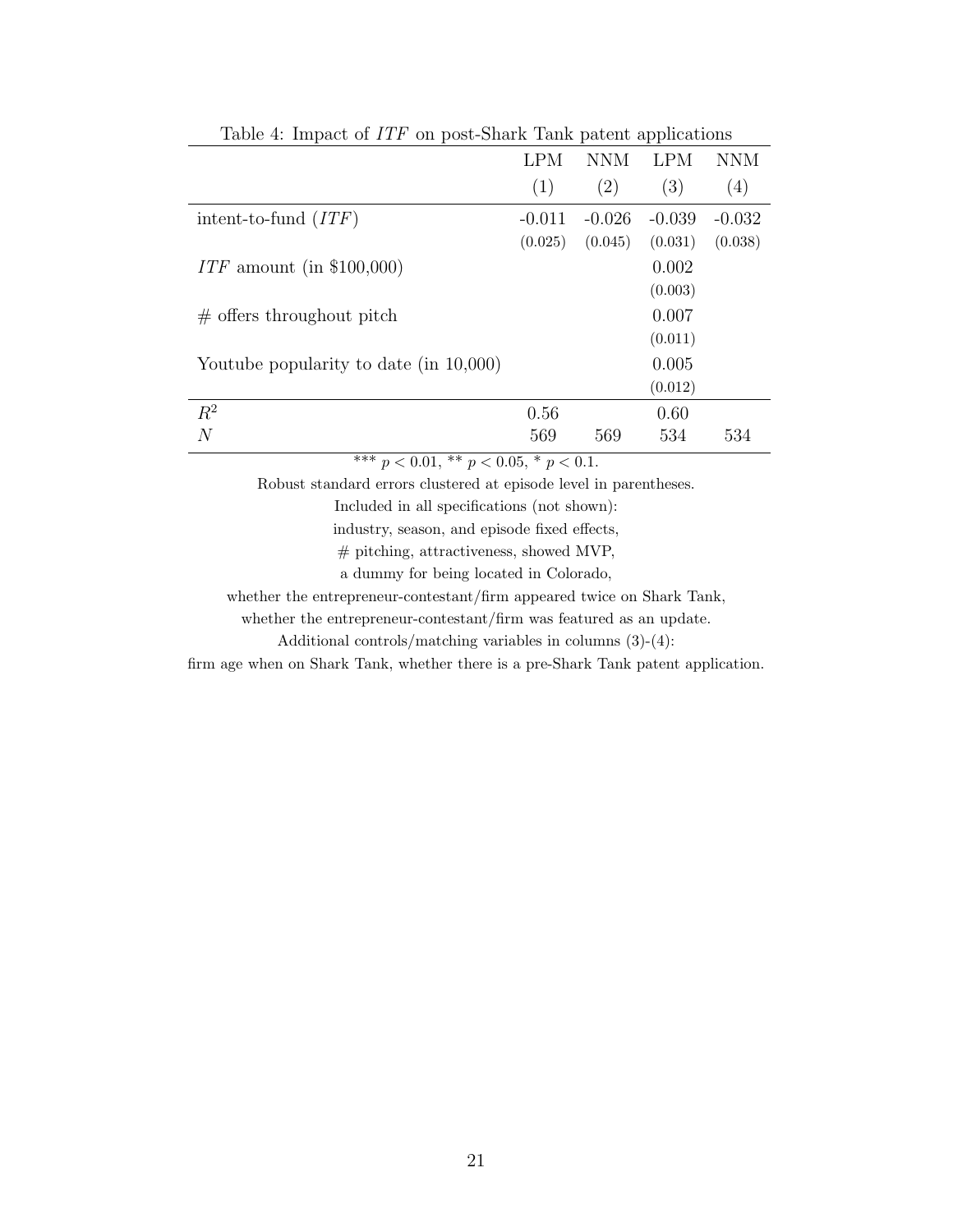|                                                                                                                  |              | Existlafter $(1)-(4)$ |            |            | <i>Exist</i> $(5)-(9)$ |              |              |               |              |  |
|------------------------------------------------------------------------------------------------------------------|--------------|-----------------------|------------|------------|------------------------|--------------|--------------|---------------|--------------|--|
|                                                                                                                  | (1)          | (2)                   | (3)        | (4)        | (5)                    | (6)          | (7)          | (8)           | (9)          |  |
| intent-to-fund $(TTF)$                                                                                           | 0.015        | 0.078                 | 0.036      | 0.017      | $-0.047$               | $-0.002$     | $-0.021$     | $-0.024$      | $-0.054$     |  |
|                                                                                                                  | (0.052)      | $(0.045)^*$           | (0.048)    | (0.052)    | (0.063)                | (0.058)      | (0.061)      | (0.062)       | (0.063)      |  |
| $ITF$ amount (in \$100,000)                                                                                      | 0.007        | 0.007                 | 0.007      | 0.007      | 0.010                  | 0.010        | 0.010        | 0.010         | 0.010        |  |
|                                                                                                                  | $(0.003)$ ** | $(0.004)^*$           | $(0.003)*$ | $(0.003)*$ | $(0.004)$ **           | $(0.004)$ ** | $(0.004)$ ** | $(0.004)$ *** | $(0.004)$ ** |  |
| $#$ offers throughout pitch                                                                                      | 0.011        |                       | 0.013      | 0.012      | 0.012                  |              | 0.014        | 0.013         | 0.012        |  |
|                                                                                                                  | (0.013)      |                       | (0.013)    | (0.014)    | (0.017)                |              | (0.017)      | (0.017)       | (0.017)      |  |
| self investment $(1 = yes)$                                                                                      | $-0.109$     |                       |            | $-0.108$   | $-0.254$               |              |              |               | $-0.262$     |  |
|                                                                                                                  | (0.077)      |                       |            | (0.077)    | $(0.114)$ **           |              |              |               | $(0.113)$ ** |  |
| $ITF*$ self investment                                                                                           | 0.137        |                       |            | 0.135      | 0.240                  |              |              |               | 0.243        |  |
|                                                                                                                  | (0.095)      |                       |            | (0.095)    | $(0.131)^*$            |              |              |               | $(0.130)^*$  |  |
| $#$ sharks making <i>ITFs</i>                                                                                    |              | $-0.010$              |            |            |                        | 0.004        |              |               |              |  |
|                                                                                                                  |              | (0.017)               |            |            |                        | (0.020)      |              |               |              |  |
| sharks' vibes                                                                                                    |              |                       | 0.012      | 0.012      |                        |              | 0.020        |               | 0.021        |  |
|                                                                                                                  |              |                       | (0.026)    | (0.026)    |                        |              | (0.033)      |               | (0.031)      |  |
| $ITF^*sharks'$ vibes                                                                                             |              |                       | $-0.035$   | $-0.034$   |                        |              | $-0.048$     |               | $-0.052$     |  |
|                                                                                                                  |              |                       | (0.036)    | (0.035)    |                        |              | (0.048)      |               | (0.048)      |  |
| Youtube popularity to date (in $10,000$ )                                                                        |              |                       |            |            | 0.009                  | 0.008        | 0.009        | $-0.007$      | $-0.032$     |  |
|                                                                                                                  |              |                       |            |            | (0.013)                | (0.012)      | (0.012)      | (0.099)       | (0.099)      |  |
| $ITF^*$ Youtube popularity                                                                                       |              |                       |            |            |                        |              |              | 0.015         | 0.045        |  |
|                                                                                                                  |              |                       |            |            |                        |              |              | (0.099)       | (0.100)      |  |
| $\mathbb{R}^2$                                                                                                   | 0.30         | $0.29\,$              | $0.29\,$   | $0.30\,$   | $0.35\,$               | 0.33         | 0.33         | 0.33          | 0.35         |  |
| $\cal N$                                                                                                         | 512          | 512                   | 512        | 512        | 534                    | 534          | 534          | 534           | 534          |  |
| *** $p < 0.01$ , ** $p < 0.05$ , * $p < 0.1$ . Robust standard errors clustered at episode level in parentheses. |              |                       |            |            |                        |              |              |               |              |  |

<span id="page-21-0"></span>Table 5: Mechanisms of *ITF* on *Existence* outcomes (LPM)

Included in all specifications (not shown): industry, season, and episode fixed effects,

# <sup>p</sup>itching, attractiveness, showed MVP, <sup>a</sup> dummy for being located in Colorado,

firm age when on Shark Tank, whether the entrepreneur-contestant/firm appeared twice on Shark Tank,

whether the entrepreneur-contestant/firm was featured as an update.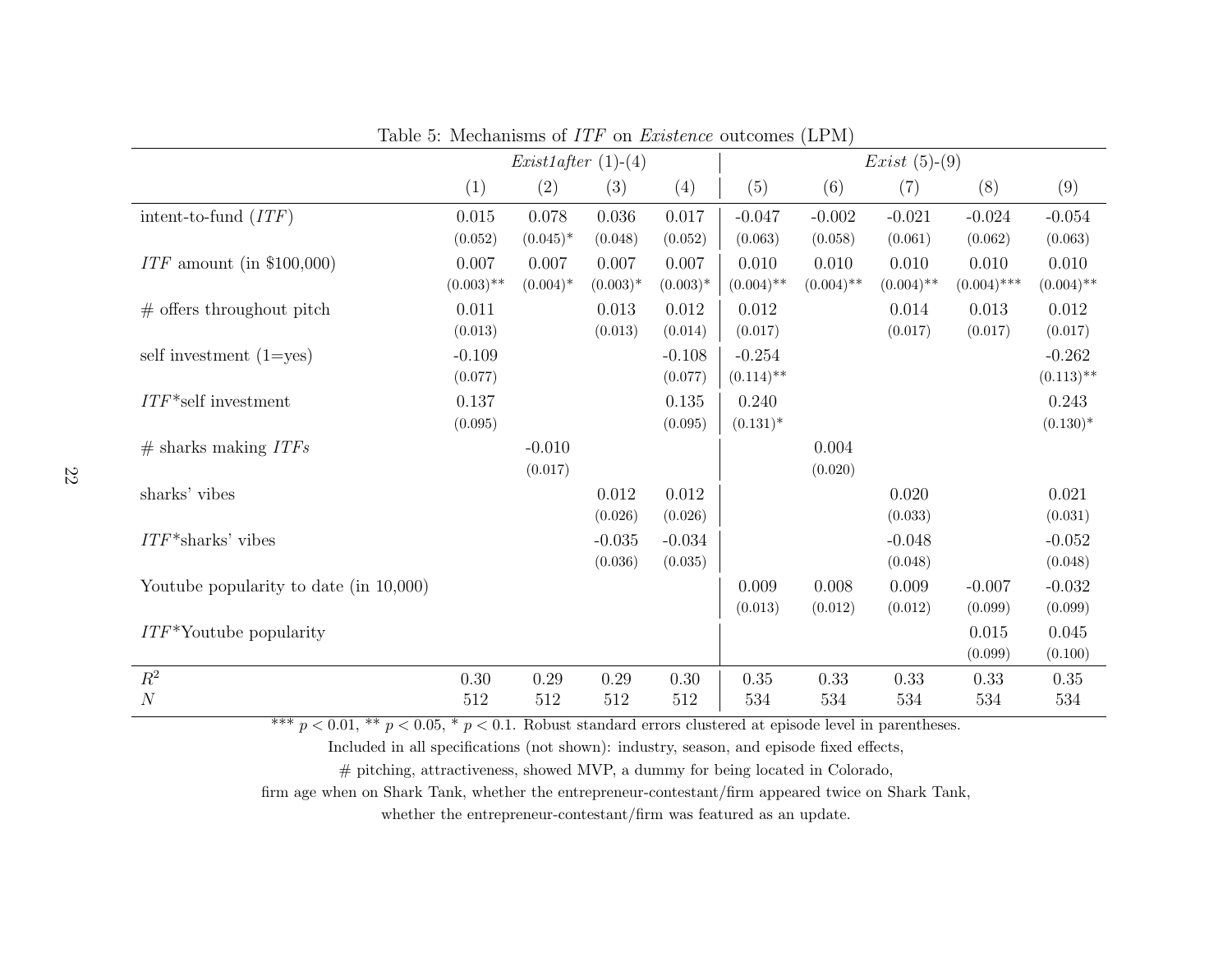|                                        | (1)      | (2)      | (3)      | (4)      | (5)      |
|----------------------------------------|----------|----------|----------|----------|----------|
| intent-to-fund $(TTF)$                 | $-0.039$ | $-0.033$ | $-0.038$ | $-0.036$ | $-0.034$ |
|                                        | (0.032)  | (0.033)  | (0.031)  | (0.032)  | (0.034)  |
| $ITF$ amount (in \$100,000)            | 0.002    | 0.002    | 0.002    | 0.002    | 0.002    |
|                                        | (0.003)  | (0.003)  | (0.003)  | (0.003)  | (0.003)  |
| $#$ offers throughout pitch            | 0.007    |          | 0.008    | 0.008    | 0.008    |
|                                        | (0.011)  |          | (0.011)  | (0.011)  | (0.011)  |
| self investment $(1 = yes)$            | $-0.009$ |          |          |          | $-0.007$ |
|                                        | (0.060)  |          |          |          | (0.060)  |
| $ITF^*$ self investment                | 0.003    |          |          |          | 0.001    |
|                                        | (0.075)  |          |          |          | (0.076)  |
| Youtube popularity to date (in 10,000) | 0.005    | 0.006    | 0.006    | 0.025    | 0.022    |
|                                        | (0.012)  | (0.012)  | (0.013)  | (0.025)  | (0.024)  |
| $#$ sharks making ITFs                 |          | 0.005    |          |          |          |
|                                        |          | (0.015)  |          |          |          |
| sharks' vibes                          |          |          | $-0.001$ |          | $-0.001$ |
|                                        |          |          | (0.008)  |          | (0.008)  |
| $ITF^*$ sharks' vibes                  |          |          | $-0.009$ |          | $-0.008$ |
|                                        |          |          | (0.021)  |          | (0.021)  |
| $ITF^*$ Youtube popularity             |          |          |          | $-0.021$ | $-0.018$ |
|                                        |          |          |          | (0.026)  | (0.025)  |
| $R^2$                                  | 0.60     | 0.60     | 0.60     | 0.60     | 0.60     |
| $\overline{N}$                         | 534      | 534      | 534      | 534      | 534      |

<span id="page-22-0"></span>Table 6: Mechanisms of ITF on post-Shark Tank patent applications (LPM)

\*\*\*  $p < 0.01$ , \*\*  $p < 0.05$ , \*  $p < 0.1$ .

Robust standard errors clustered at episode level in parentheses.

Included in all specifications (not shown):

industry, season, and episode fixed effects,

# pitching, attractiveness, showed MVP,

a dummy for being located in Colorado,

whether the entrepreneur-contestant/firm appeared twice on Shark Tank,

whether the entrepreneur-contestant/firm was featured as an update.

Additional controls/matching variables in columns (3)-(4):

firm age when on Shark Tank, whether there is a pre-Shark Tank patent application.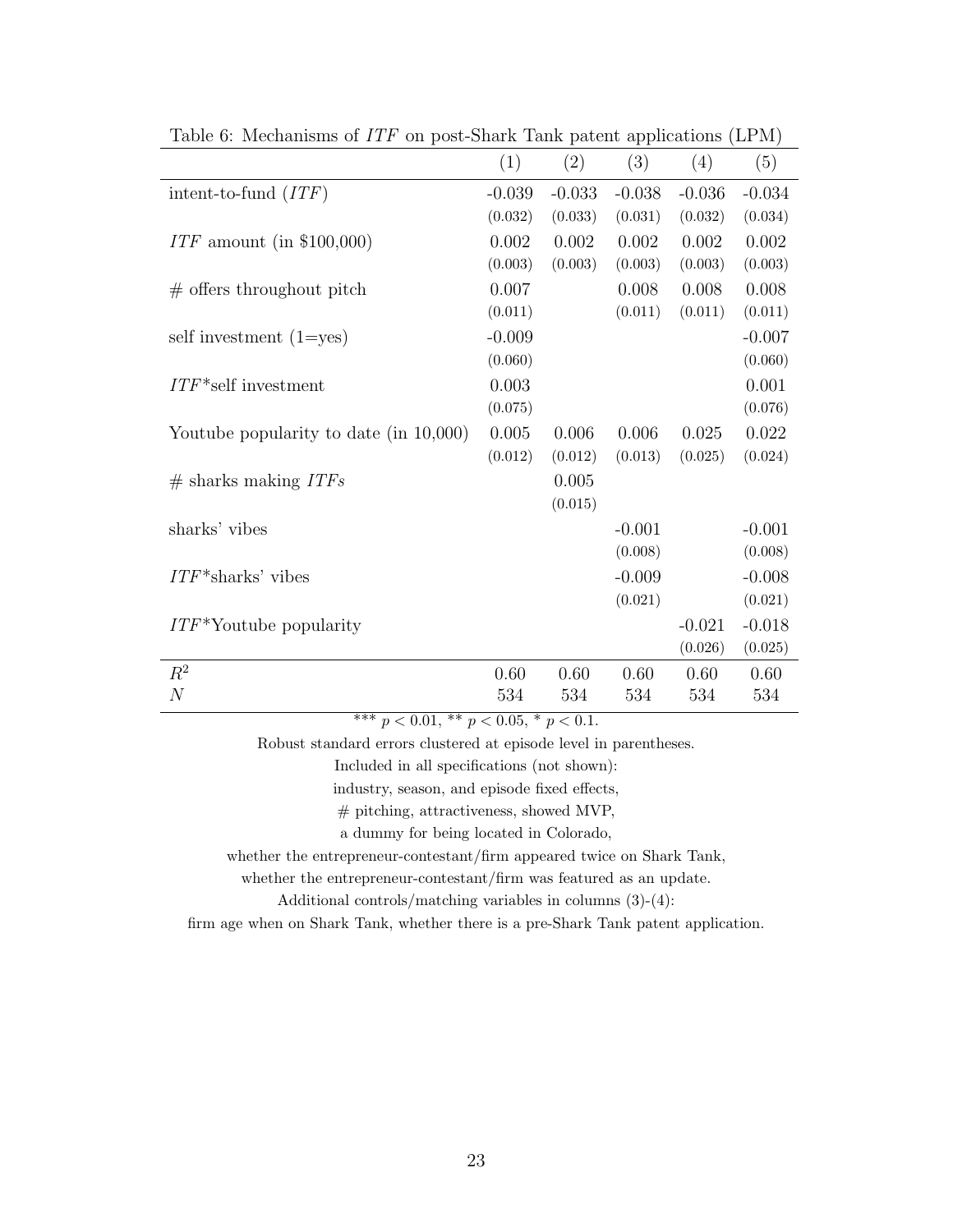|                                                                                                                  |             |             | Exist1after $(1)-(4)$ |              | <i>Exist</i> (5)-(8) |              |               |              | post-Shark Tank patent $(9)-(12)$ |          |          |          |
|------------------------------------------------------------------------------------------------------------------|-------------|-------------|-----------------------|--------------|----------------------|--------------|---------------|--------------|-----------------------------------|----------|----------|----------|
|                                                                                                                  | (1)         | (2)         | (3)                   | (4)          | (5)                  | (6)          | (7)           | (8)          | (9)                               | (10)     | (11)     | (12)     |
| intent-to-fund $(ITF)$                                                                                           | 0.040       | 0.044       | 0.045                 | 0.027        | 0.009                | $-0.015$     | $-0.009$      | $-0.025$     | $-0.013$                          | $-0.033$ | $-0.033$ | $-0.030$ |
|                                                                                                                  | (0.058)     | (0.049)     | (0.049)               | (0.058)      | (0.076)              | (0.062)      | (0.061)       | (0.079)      | (0.042)                           | (0.031)  | (0.032)  | (0.042)  |
| $ITF$ amount (in \$100,000)                                                                                      | 0.006       | 0.006       | 0.006                 | 0.006        | 0.009                | 0.010        | 0.009         | 0.008        | 0.002                             | 0.004    | 0.002    | 0.004    |
|                                                                                                                  | $(0.003)^*$ | $(0.004)^*$ | $(0.003)*$            | $(0.004)^*$  | $(0.004)$ ***        | $(0.004)$ ** | $(0.004)$ *** | $(0.004)$ ** | (0.003)                           | (0.003)  | (0.003)  | (0.003)  |
| $#$ offers throughout pitch                                                                                      | 0.009       | 0.009       | 0.013                 | 0.017        | 0.011                | 0.011        | 0.027         | 0.031        | 0.007                             | 0.008    | 0.013    | 0.011    |
|                                                                                                                  | (0.013)     | (0.013)     | (0.015)               | (0.014)      | (0.017)              | (0.017)      | (0.019)       | (0.020)      | (0.011)                           | (0.011)  | (0.011)  | (0.012)  |
| proportion $#$ pitching women                                                                                    | $-0.064$    | $-0.070$    | $-0.034$              | $-0.055$     | 0.010                | $-0.041$     | 0.046         | 0.030        | 0.005                             | $-0.007$ | 0.004    | 0.005    |
|                                                                                                                  | (0.064)     | $(0.042)^*$ | (0.056)               | (0.066)      | (0.068)              | (0.043)      | (0.059)       | (0.070)      | (0.032)                           | (0.028)  | (0.029)  | (0.033)  |
| $ITF^*$ proportion women                                                                                         | 0.012       |             |                       | 0.058        | $-0.088$             |              |               | 0.041        | $-0.047$                          |          |          | 0.005    |
|                                                                                                                  | (0.070)     |             |                       | (0.094)      | (0.089)              |              |               | (0.120)      | (0.061)                           |          |          | (0.070)  |
| $ITF$ amount*proportion women                                                                                    |             | 0.008       |                       | 0.011        |                      | $-0.000$     |               | 0.013        |                                   | $-0.014$ |          | $-0.012$ |
|                                                                                                                  |             | (0.009)     |                       | (0.009)      |                      | (0.011)      |               | (0.011)      |                                   | (0.009)  |          | (0.010)  |
| $\#$ offers <sup>*</sup> proportion women                                                                        |             |             | $-0.017$              | $-0.038$     |                      |              | $-0.063$      | $-0.082$     |                                   |          | $-0.019$ | $-0.013$ |
|                                                                                                                  |             |             | (0.025)               | (0.031)      |                      |              | $(0.030)$ **  | $(0.039)$ ** |                                   |          | (0.024)  | (0.027)  |
| proportion $#$ pitching non-white                                                                                | 0.013       | 0.029       | 0.005                 | 0.010        | 0.021                | 0.044        | 0.032         | 0.029        | 0.023                             | 0.015    | 0.014    | 0.020    |
|                                                                                                                  | (0.091)     | (0.051)     | (0.072)               | (0.093)      | (0.109)              | (0.067)      | (0.081)       | (0.111)      | (0.071)                           | (0.041)  | (0.059)  | (0.074)  |
| $ITF^*$ proportion non-white                                                                                     | $-0.011$    |             |                       | 0.012        | 0.033                |              |               | 0.027        | $-0.042$                          |          |          | $-0.022$ |
|                                                                                                                  | (0.107)     |             |                       | (0.123)      | (0.133)              |              |               | (0.165)      | (0.080)                           |          |          | (0.083)  |
| $ITF$ amount*proportion non-white                                                                                |             | $-0.018$    |                       | $-0.027$     |                      | 0.002        |               | $-0.005$     |                                   | $-0.017$ |          | $-0.017$ |
|                                                                                                                  |             | (0.013)     |                       | $(0.013)$ ** |                      | (0.016)      |               | (0.023)      |                                   | (0.012)  |          | (0.014)  |
| $\#$ offers*proportion non-white                                                                                 |             |             | $-0.001$              | 0.014        |                      |              | 0.006         | 0.004        |                                   |          | $-0.009$ | 0.005    |
|                                                                                                                  |             |             | (0.025)               | (0.025)      |                      |              | (0.030)       | (0.031)      |                                   |          | (0.023)  | (0.024)  |
| Youtube popularity to date (in 10,000)                                                                           |             |             |                       |              | 0.005                | 0.006        | 0.003         | 0.003        | 0.004                             | 0.005    | 0.004    | 0.004    |
|                                                                                                                  |             |             |                       |              | (0.013)              | (0.013)      | (0.013)       | (0.013)      | (0.012)                           | (0.012)  | (0.012)  | (0.012)  |
| $\mathbb{R}^2$                                                                                                   | 0.30        | 0.30        | 0.30                  | 0.30         | 0.33                 | 0.33         | 0.34          | 0.34         | 0.60                              | 0.61     | 0.61     | 0.61     |
| $\cal N$                                                                                                         | 512         | $512\,$     | 512                   | 512          | 534                  | $534\,$      | 534           | $534\,$      | 534                               | $534\,$  | 534      | 534      |
| *** $p < 0.01$ , ** $p < 0.05$ , * $p < 0.1$ . Robust standard errors clustered at episode level in parentheses. |             |             |                       |              |                      |              |               |              |                                   |          |          |          |

<span id="page-23-0"></span>Table 7: Heterogeneous impact of *ITF* by gender & race on *Existence* outcomes & post-Shark Tank patent applications (LPM)

Included in all specifications (not shown): industry, season, and episode fixed effects,

# <sup>p</sup>itching, attractiveness, showed MVP, <sup>a</sup> dummy for being located in Colorado,

firm age when on Shark Tank, whether the entrepreneur-contestant/firm appeared twice on Shark Tank,

whether the entrepreneur-contestant/firm was featured as an update.